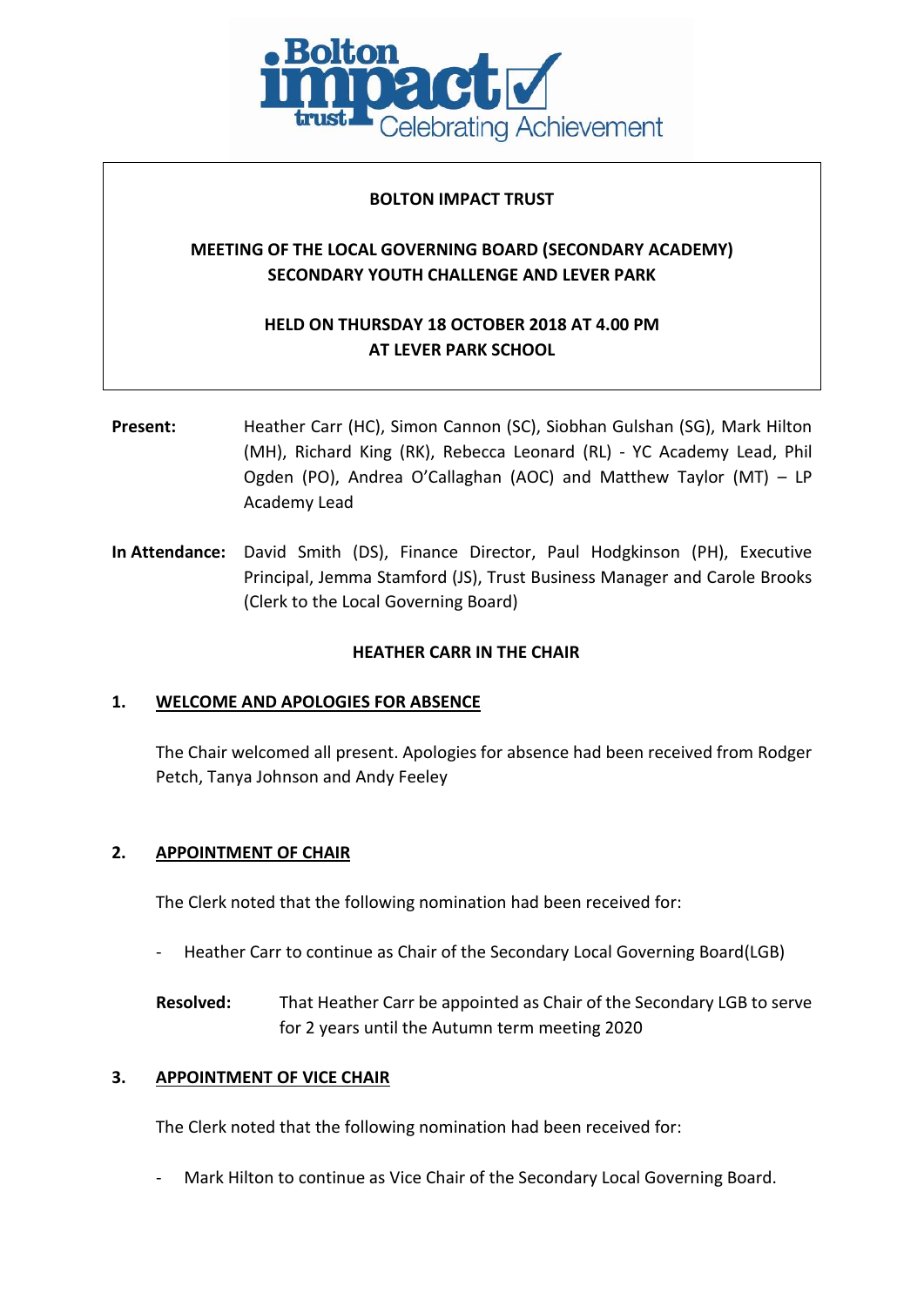**Resolved:** That Mark Hilton be appointed as Vice Chair of the Secondary LGB to serve for 2 years until the Autumn term meeting 2020

# **4. DECLARATION OF INTEREST**

## 4.1 Register of Business Interests

In accordance with the academies financial handbook entries in the Academy Trust's Register of Business Interests were to be reviewed annually. All Trust Members, Local Governors and the Academy Leads were asked to complete the LA model pro-forma and return it to the Finance Director David Smith for retention. It was noted that the entry included:

- relevant business and pecuniary interests
- details of any governance roles in other educational institutions;
- any material interests arising from relationships between governors or relationships between governors and school staff (including spouses, partners and close relatives)

The Clerk noted that trustees and local governors were required to complete this information and that failure to do so may be in breach of the Trust/Local Governing Body Code of Conduct.

Action: DS to ensure that the following local Governors absent from this meeting complete and return the necessary form to David Smith

# - **Mrs T Johnson, Mr A Feeley and Mr R Petch**

4.2 Declarations of direct/indirect Pecuniary Interest

No declarations of pecuniary interest or conflict of interest were made.

# **5. SAFEGUARDING SELF-DECLARATION**

A decision had been taken by the Governing Board that all individuals would complete a self-declaration form to state that they had not received any criminal convictions or cautions within the previous 12 months, which had not already been reported to the Chair of the Board.

**Agreed:**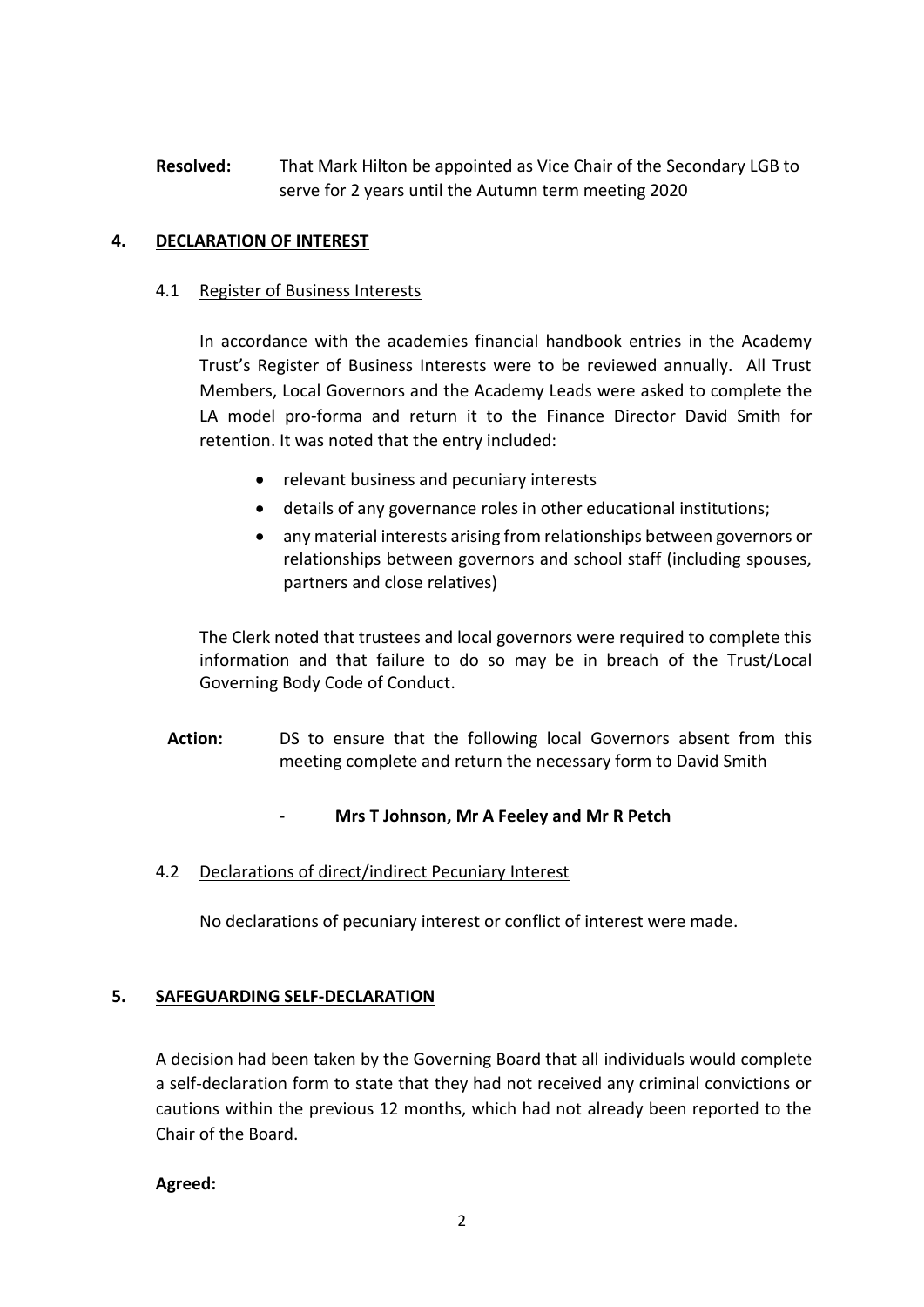- i) That all governors complete the form and return this to be stored under confidential cover at the school.
- ii) That the following governors absent from today's meeting complete the form at the earliest opportunity and return this to David Smith at the school Youth Challenge:
	- **Mr A Feeley, Mrs T Johnson and Mr R Petch**

## **6. LOCAL GOVERNING BOARD CODE OF GOVERNANCE**

The Clerk had provided a copy of the Academies Code of Governance for Governors review and information. It was confirmed that there had been no updates to the detail and therefore was for information purposes only and to act as a reminder to Governors.

It was noted that the Governor Services Team would issue the Code of Governance and an Acceptance Form to all new governors as part of the welcome to governance pack. The form was required to be signed and returned to David Smith at the Academy.

**Agreed:** That Governors receive and note the detail within the Code of Governance which had been circulated with the agenda.

# **7. MEMBERSHIP ISSUES**

Governors had received a copy of the current membership. The Clerk noted that there were currently 2 vacancies for Co-opted Governors.

HC noted that at a previous meeting it had been agreed that these positions were not required to be recruited to at that time as there was a broad and balanced skill set. HC asked if Governors still felt the same or if a recruitment exercise was now required.

MH suggested that a review of the skills audit be undertaken to determine if there were any gaps.

PH noted that he had recently received some correspondence from a parent whose daughter currently attends Youth Challenge expressing an interest in joining the LGB. Governors were requested to consider this matter following the review of the skills audit.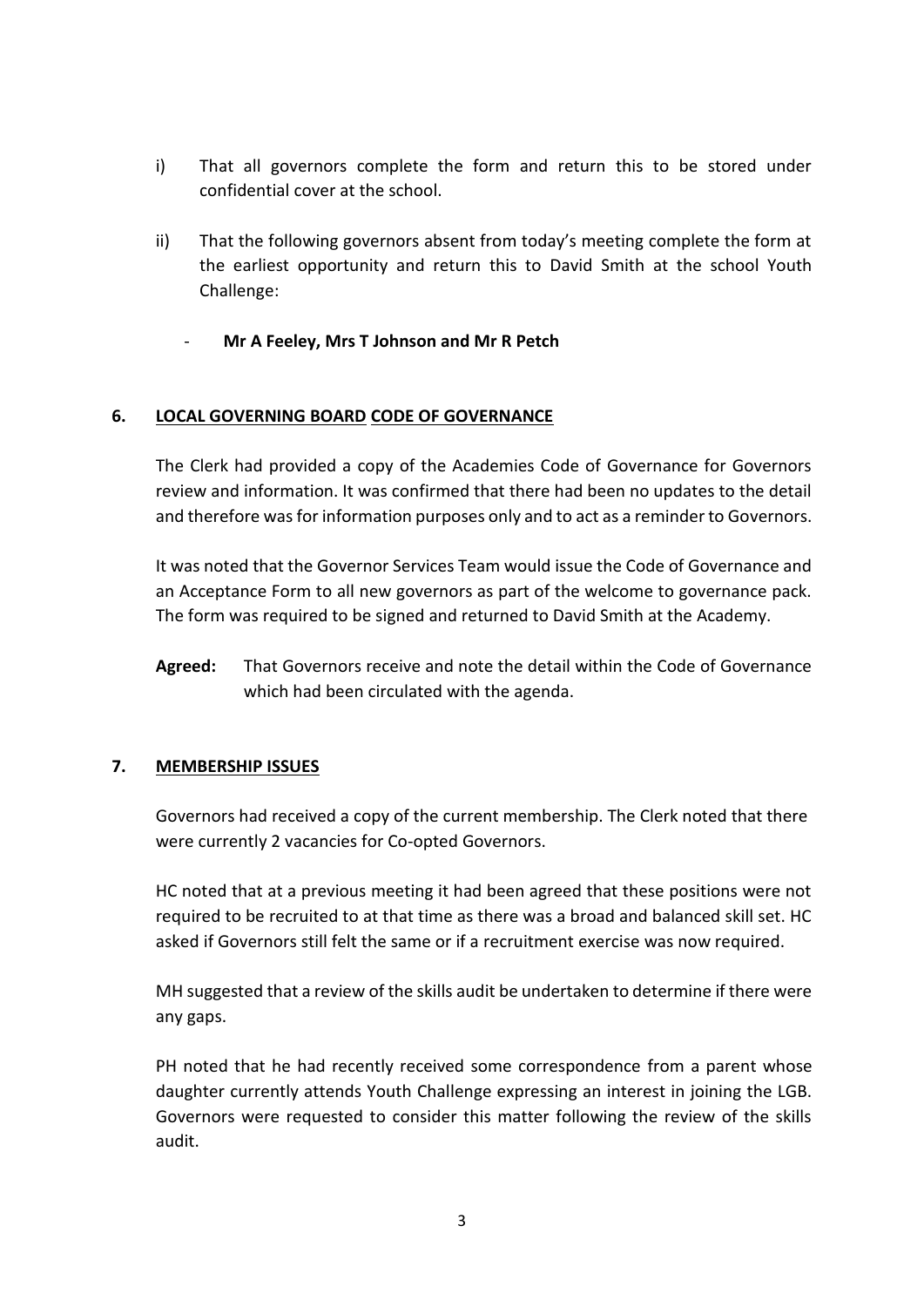Governors discussed this matter and requested that PH ask the lady interested in joining the LGB to provide a brief 'pen picture' of themselves to be circulated to Governors for their consideration at the Spring Term 2019 meeting.

**Action**: PH to ask the interested party to provide a brief background of themselves to be circulated for Governors consideration at the spring term 2019 meeting.

# **8. MINUTES OF THE LAST MEETING AND MATTERS ARISING**

Governors had received a copy of the minutes of the last Local Governing Board (LGB) meeting held on 22 May 2018 for their review and approval.

A Governor referred to the discussion in respect of Ofsted training and the wording used in the minutes 'the script required' as detailed on the fourth paragraph down on page 18 requesting that this be changed to 'of what was required'. This was agreed.

PH noted that he was keen to arrange a revised date in respect of Governor training to ensure Governors were 'Ofsted ready' for the end of November 2018.

**Action:** PH to circulate a date to all Governors inviting them to attend Ofsted training.

# Matters Arising

# Health and Safety Governor training, Minute number 4.4

DS confirmed that this matter would be discussed under item 15, Skills Audit.

- **Agreed:** That the minutes of the meeting held on 22 May 2018 be received and approved as a correct record subject to the following amendment being made to the fourth paragraph on page 18 so as to read:
	- Governors noted that this would be a useful opportunity to be part of as it was important that they were prepared and aware of '**what was required'**.

# **9. NOTIFICATION OF ANY OTHER BUSINESS**

The following items of 'any other business' were reported.

- Governance Gateway access for Business Manager of the Trust, Jemma Stamford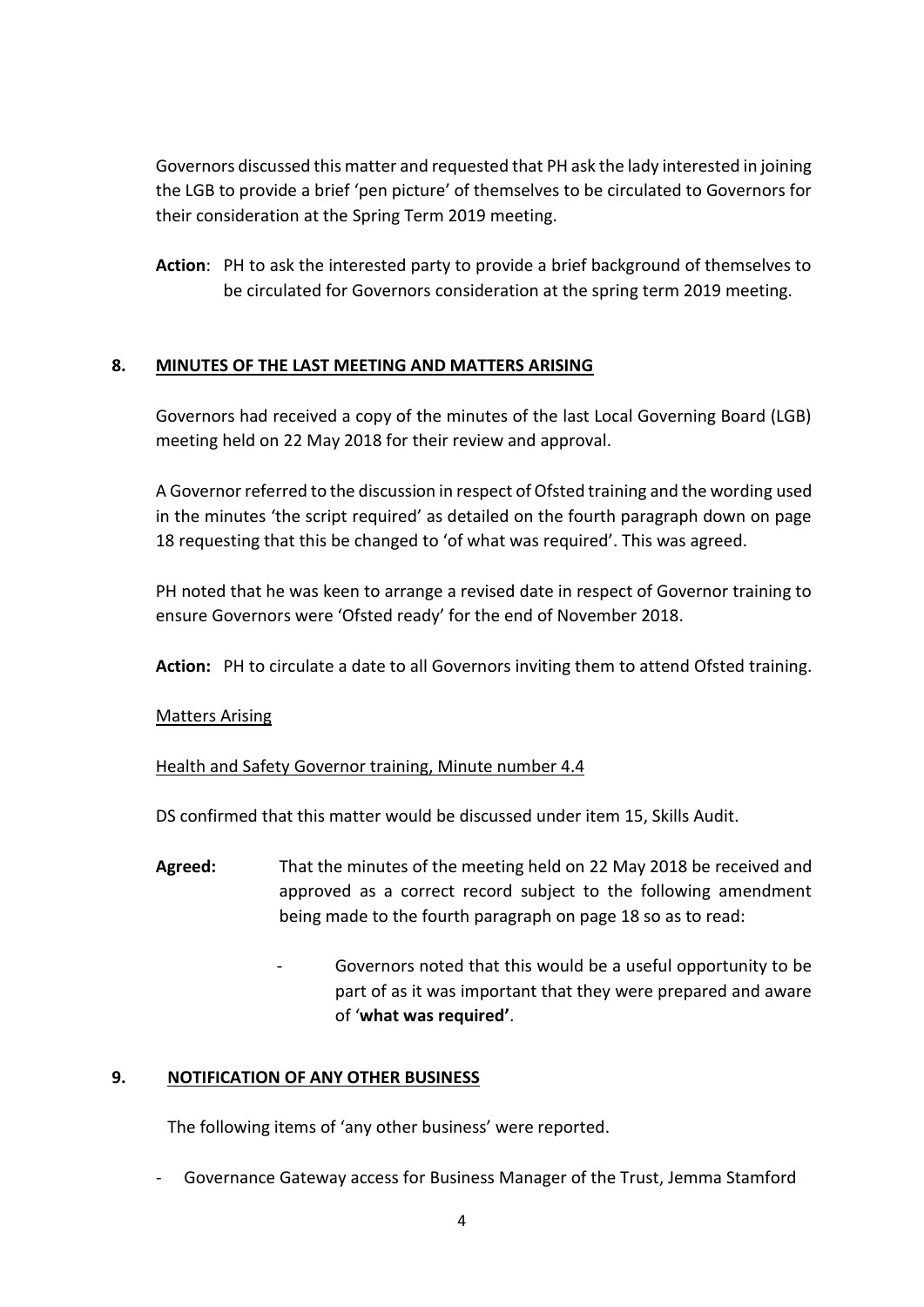- A Letter received in respect of a Looked After Child

## **10. GOVERNANCE**

10.1 Review of the LGB terms of Reference 2018/19

Governors had received a copy of the terms of reference for 2018/19. It was noted that these had remained unchanged from last year.

**Agreed:** That the LGB note the detail within the terms of reference and approve that they serve for the 2018/19 academic year

### **11. NOMINATED GOVERNOR REPORTS**

### 11.1 Chairs' Briefing

The Chair reported that she had attended the autumn term Chairs' Briefing meeting held on  $1<sup>st</sup>$  October 2018. A copy of her report had been included within the agenda circulation detailing the following issues that had been highlighted including:

- Autumn Term Meeting Updates
- ESFA (Education Skills Funding Agency) Understanding Your Data; Guide for Governing and Trust Boards
- Academies Financial Handbook Update
- Data Protection Toolkit for Schools
- Understanding and Dealing with Issues Relating to Parental Responsibility
- Governor Conference 2018

HC noted that the briefing had a secondary focus which was relevant for the Secondary element of the Trust.

HC referred to the ESFA document noting that there were some very useful templates shared within this document for Governors use in managing exceptions and 'blips' as part of their monitoring process. It was noted that this was a very useful tool to use in order to formalise the process. It was further noted that it was felt that Governors already undertook this in the completion of their visit proformas but that it may be useful to review the information available.

**Action:** Governors to review the ESFA documentation available.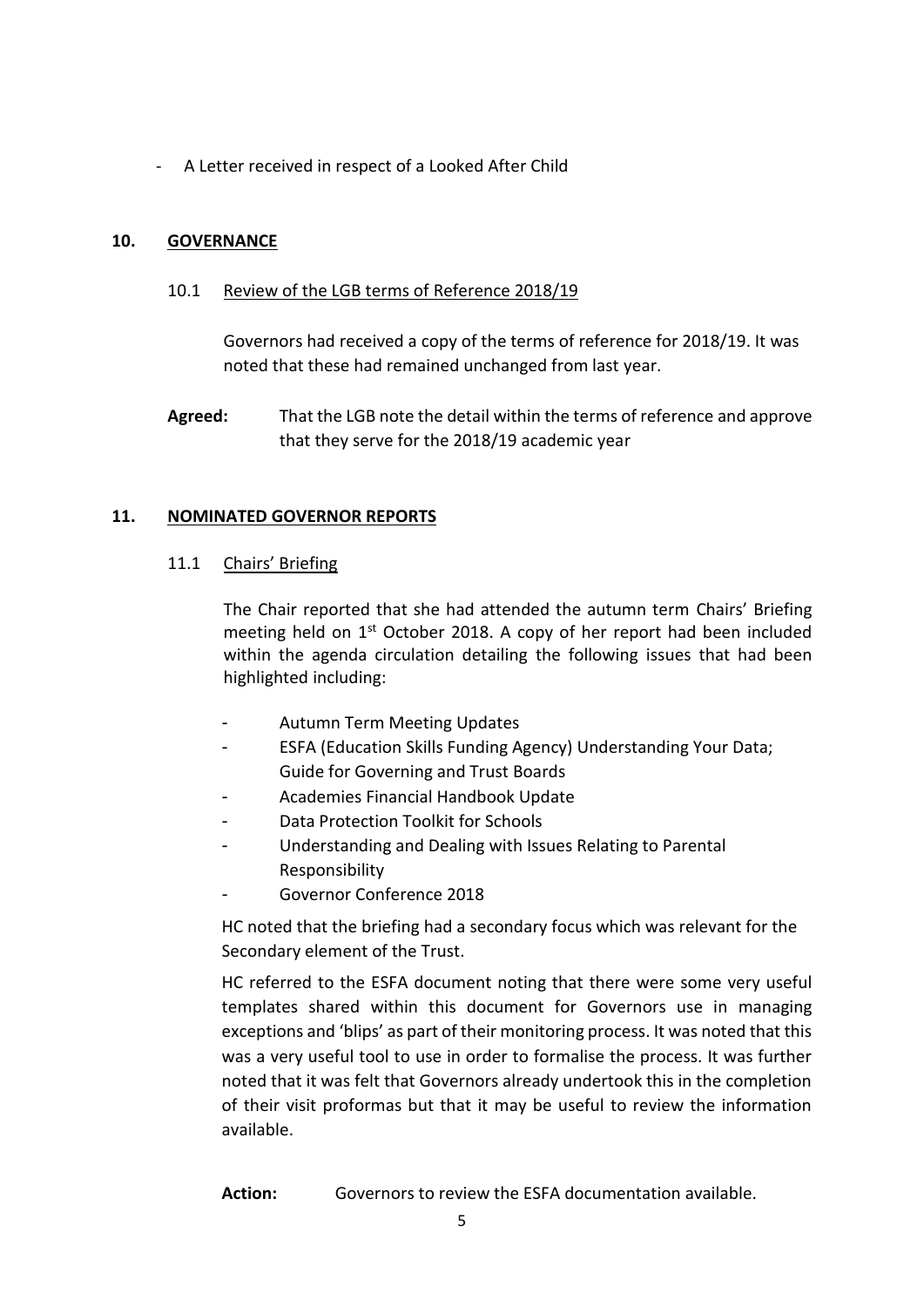### 11.2 Bolton Governor Conference

The Clerk reported that the Governor Services Team were to hold their annual Governor Conference on Saturday 3rd November 2018 at the Mercure Bolton Georgian House, Blackrod, with the theme of "Curriculum for Life – Broad, Balanced, Rich and Diverse""

The "Real David Cameron" would deliver the key note speech and a suite workshops would be provided based around the conference theme.

The Clerk tabled a leaflet detailing the agenda for the briefing and advised that Governors were able to book their place on the conference via the Governor Exchange website. The cost was detailed on the reverse of the leaflet.

PH informed Governors that this matter had been raised at the Medical LGB meeting held earlier this week. Governors had discussed that they felt that the Conference was not really aimed at alternative provisions (AP's). PH noted that he had also reported that if the theme was relevant, he would be happy to be involved in presenting at future Conferences and put the Governor Services Team in touch with relevant networking colleagues to gain further information and presentation material.

The Clerk reported that she had fed back the comments raised at the Medical LGB meeting to Mr Ashworth and Mrs Harris, Governor Services noting they had agreed to consider this for future Conferences and would contact Mr Hodgkinson to further discuss.

DS noted that if any Governors felt that they wanted to attend to advise DS, who would make the necessary booking arrangements.

### 11.3 Link Governors Report on Training / Recent Training undertaken

The Clerk tabled a certificate detailing the training achievements of members of the LGB for the Spring Term 2018.

The Clerk reported that the link Governor briefing had been held on 19 September 2018 where details regarding the new 2018/19 Governance Training Programme was discussed. It was noted that this was now available on the Governor Exchange site and that there were a number of new training opportunities available in the programme to assist governors in their role, taking into account national initiatives and changes in legislation.

RL, Link Governor, reported that she had been unaware of the briefing on 19 September 2018. The Clerk noted that the details were on the Governor Exchange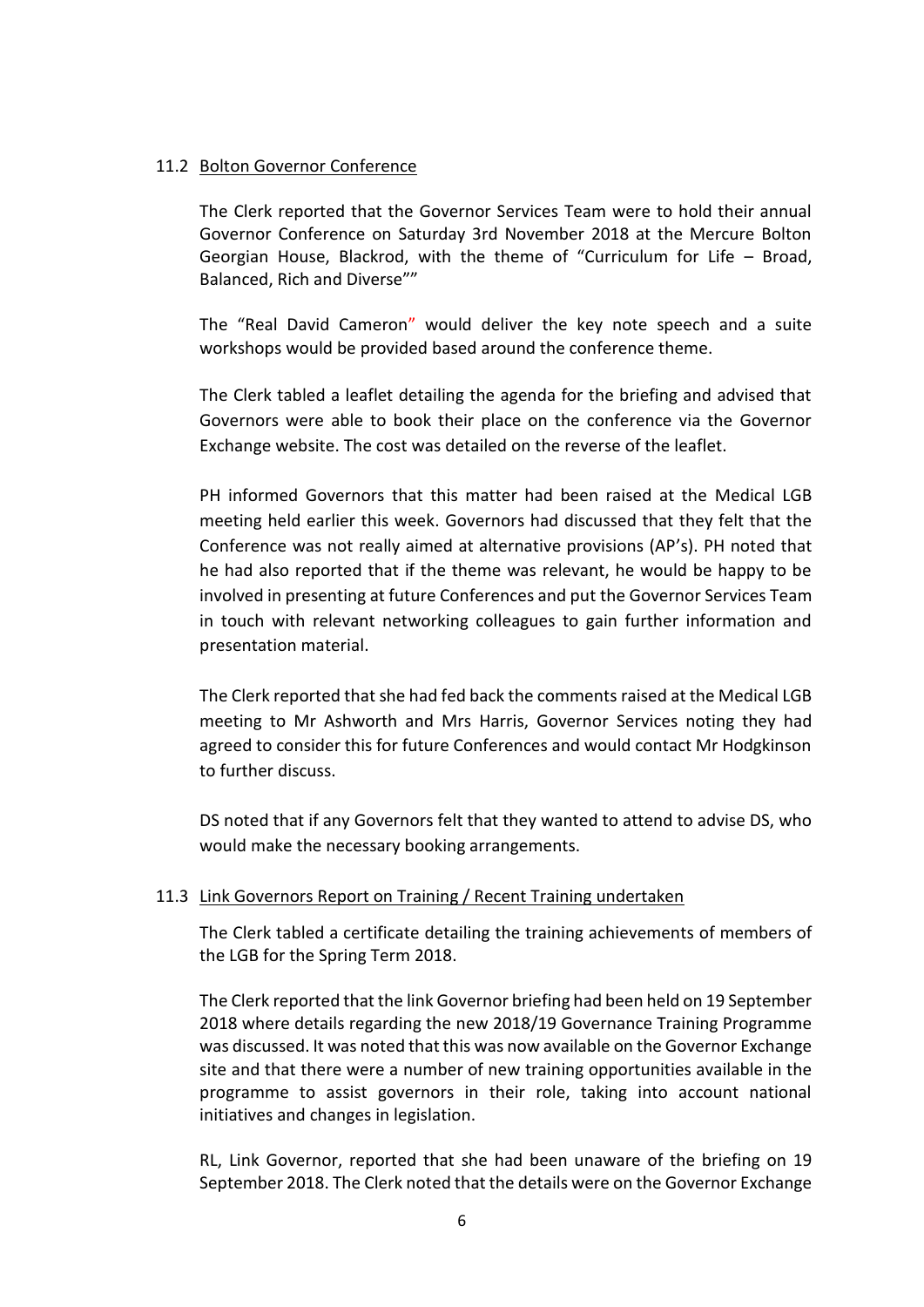and had been notified on the Governor E-Brief that had been circulated via email to all Governors.

RL asked that all Governors advise her and also DS of any training attended in order for her to maintain her records and for DS to update the skills audit reports.

The Clerk referred to the 'New Governor Induction' training, encouraging any newly appointed Governors that had not already accessed this training to review the new Programme and make the necessary booking arrangements for the available dates, as this was a very useful and informative course to attend.

**Action**: Governors to access relevant training, in liaison with DS, to best meet the needs of the LGB.

#### 11.4 Nominated Governor Reports

Governors had received the following outcome reports from Governors following their visit to their link area of responsibility. Link Governors discussed their individual reports with additional information and comments being provided.

#### - **Review of staffing at Lever Park – Tanya Johnson**

In the absence of TJ, HC referred to the high number of staff absence at Lever Park and asked MT if there were any issues or problems that he could share with the LGB

MT reported that the absences were all very genuine absences, eight of which were long term absences. Work was being undertaken in conjunction with the LA Schools HR Adviser to improve this, managing the issues through the correct policies and processes in order to have a more stable staffing profile.

MT noted that the school continued to offer a good quality service using internal cover and had managing well this year under challenging circumstances. Staff were redeployed from other Academies in the Trust as opposed to using supply staff.

#### **Staffing at Youth Challenge**

In the absence of TJ, RL reported the following updates to staffing for Governors information

- o the YC Secondary Academy had recruited an Assistant Head from Thornleigh Salesian college whom had settled well. They had helped expand the Leadership Capacity.
- o The Maths Teacher vacancy had now been filled.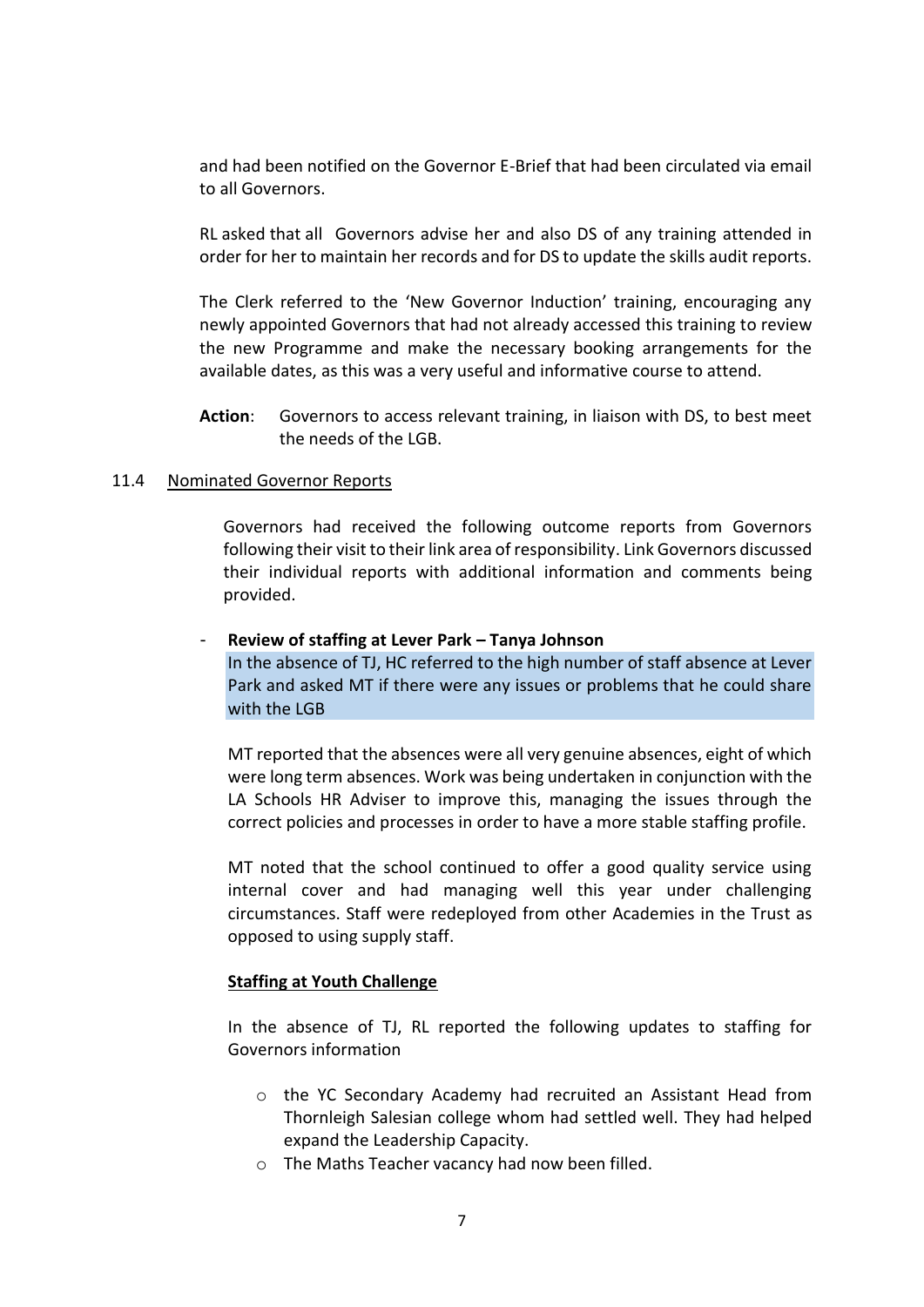- o Internal recruitment for a designated Safeguarding Lead had been completed; this had been good for morale.
- o The Senior Learning Mentor had recently resigned and 2 of the existing Learning Mentors had been upgraded to 'Higher Level Learning Mentors' with a Lead Learning Mentor appointed to manage 'Gloves' and the COGG Provision.
- o Absences included 1 x Long term absence
- o One Learning Mentor had given two weeks' notice due to them returning to University resulting in one vacant post.

#### - **Behaviour Vision, strategies and rewards at lever Park – Siobhan Gulshan**

Further to the circulated report HC highlighted the concerns within the report regarding staffing levels in the event that other staff were required to be used for necessary interventions noting that it may leave the 'BIT' area vulnerable. It was realised that these members of staff were required to carry out the interventions but felt that the 'BIT' area was still required to operate efficiently and effectively on less staff.

PH noted the concerns raised and agreed that a fourth member of the 'BIT team' would be an advantage. This recommendation had been made to MT who had agreed to review and consider the matter.

It was realised that employing additional staff this would have financial implications.

MT confirmed that he had been made aware of the concerns. It was noted that when all staff were in place there were no issues but agreed that if staff were required to be re-deployed there were challenges to be met. Governors were assured that these were currently managed as effectively as possible but confirmed that he would review and further consider the concerns raised.

## - **Behaviour vision, strategies and rewards at Youth Challenge – Siobhan Gulshan**

HC referred to monitoring pupils' behaviour and the action detailed at the end of report 'to develop the relationship between teachers and parents' and asked about timescales for putting this into place.

RL explained that the behaviour monitoring system used had been further developed and updated to include all contact details. This would be physically shared with staff and after the October half term break it would 'go live'.

Governors were also informed that home visits had been undertaken to gather as much information as possible about the pupils and their families as was required for this purpose and the details had all been inputted on to the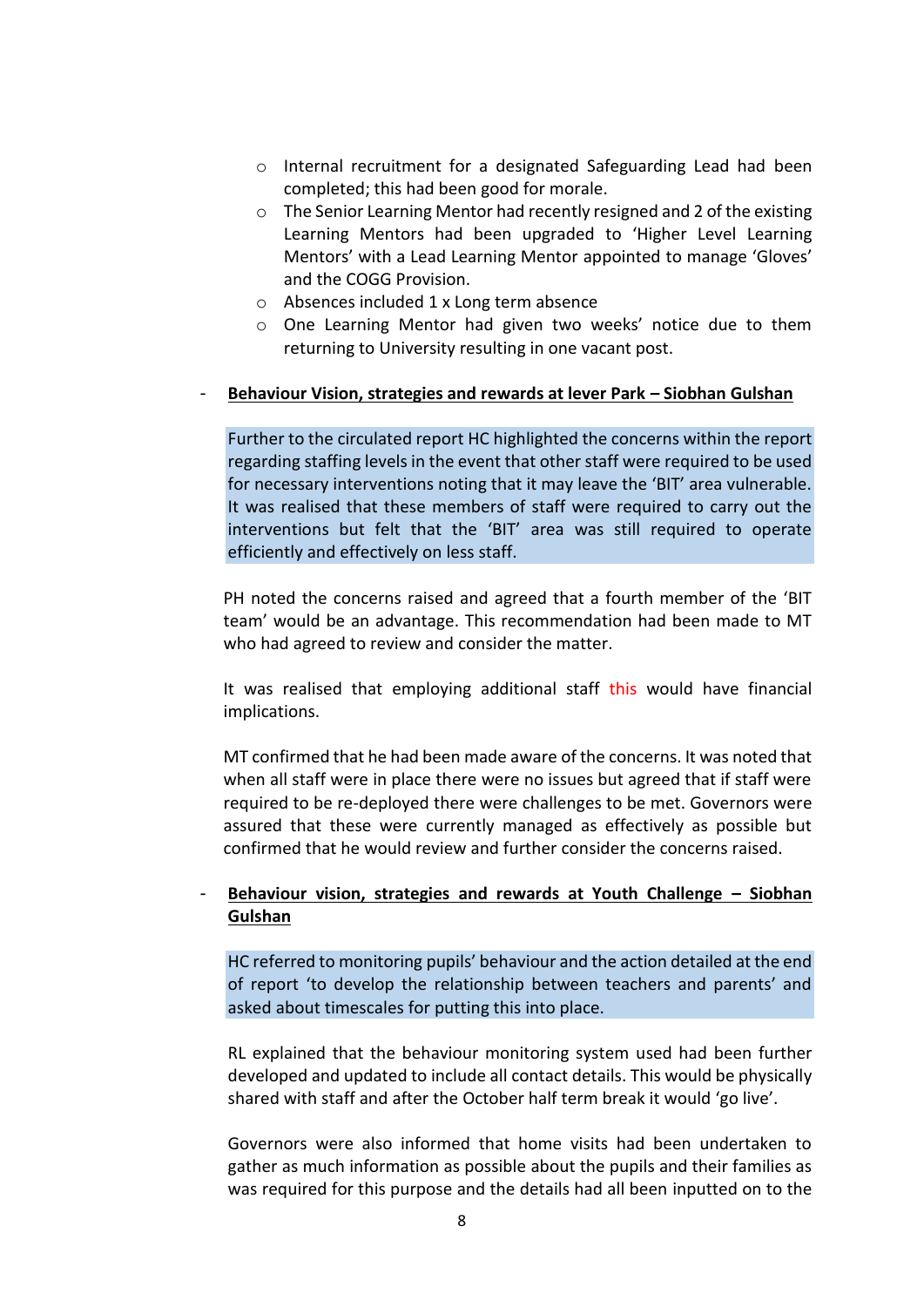new system. This would be monitored closely, and it was hoped that the impact would be seen in the near future.

PH noted that he had undertaken a learning walk and had fed-back to Senior Leaders that he felt that parents were not engaged enough. Recommendations had been made to:

- o encourage parental engagement and parental responsibility
- o improve their understanding of the behaviours presented by their children
- o invite Parents into school at 9am the following day to the incident occurring, to alert and engage them and also to provide strategies for them to manage their children more effectively in these circumstances.

RL noted there had been an increase in parental meetings at Youth Challenge to encourage more parental involvement and responsibility.

A Governor suggested a text message alert to parents to notify them of any issues.

DS noted that good comments were also shared with parents to encourage good behaviour to be maintained.

RL noted that a massive piece of work had been undertaken to encourage Parental engagement including the invite to attend a course entitled 'Who's in Charge Now'. It was noted that staff had also benefitted from this training.

A Governor referred to the 'soft outcomes' as an important link with parental links. It was noted that with some pupils it was their parents that were the key inhibitors to their children's learning and therefore required encouraging to become more engaged.

#### - **Curriculum Provision at Youth Challenge – Simon Cannon**

Further to the report outlining information following his second visit to YC, SC explained the links with his own personal working background in that he worked very closely with young offenders.

SC noted that he felt that 'parenting was key' and that this ought to be included in the daily curriculum plans and provisions at YC.

PH referred to the comments made in the report about functional skills in subjects such as Maths and English and suggested that courses with qualifications in these areas be offered to parents during the evenings/holiday periods. It was felt that this may be a way of re-engaging a positive attitude to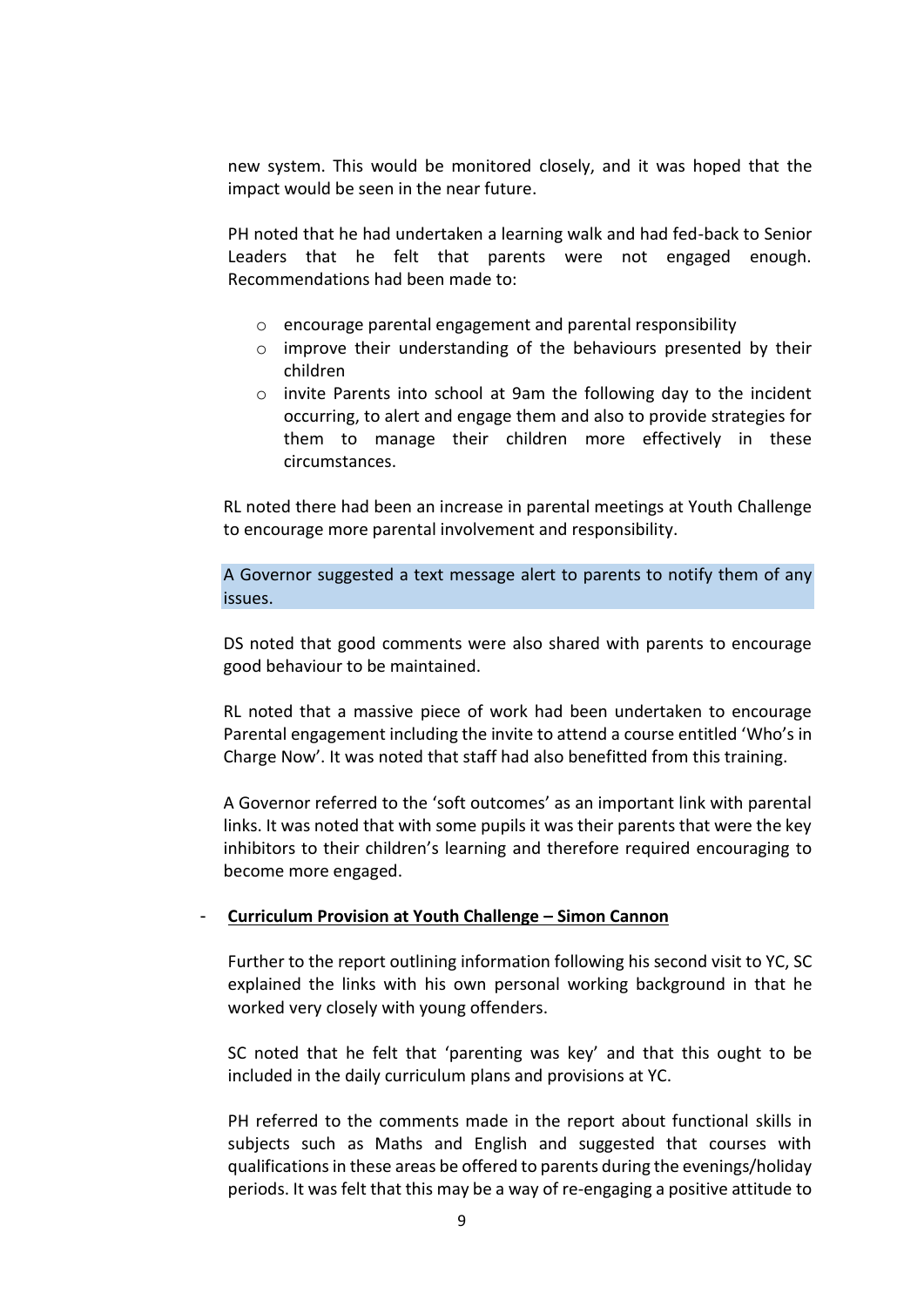enable parents to have more control of their children and have the ability to support them by gaining a better understanding of the work that they were undertaking.

Governors were informed that the parents that had already attended the 'who's in Charge Now' training course had found it very beneficial. This had been very successful and well received. Their children's behaviour, attendance and outcomes had improved.

SC noted that the next steps were to look at holding group sessions and share resources from his area work and expertise in respect of the enrichment side of the curriculum It was noted that this overlapped and linked into the 'soft outcomes' It was proposed to undertake a joint visit with Richard King next term.

### - **Single Central Record at Youth Challenge – D Reynolds (PYC Governor)**

HC noted that this had been circulated for information following Mrs Reynolds visit to the Primary YC setting.

RL noted that Mrs Gill Barnes, LA Academy HR Advisor had recently undertaken a review of the SCR for YC and confirmed that she was happy with the content.

# - **Soft Outcomes for Pupils at both Lever Park and Youth Challenge – Richard King**

PH thanked Mr King for submission of this report commenting on the high quality and the content and recommendations detailed. PH referred to the key points and recommendations made noting that further discussions were required with the Academy Leads in these areas.

HC agreed noting that there had been many recommendations made to be taken forward to further enhance the trust.

### - **Capacity – Learning Walk at Lever Park – Mark Hilton**

Further to the circulated report MH noted that he had undertaken a very positive learning walk. There were some site issues which also involved some cost implications.

DS noted that a representative from the ESFA had visited Lever Park in September 2018 to undertake a survey. A number of concerns had been highlighted and the outcome report following this visit would be made available in 4-6 weeks.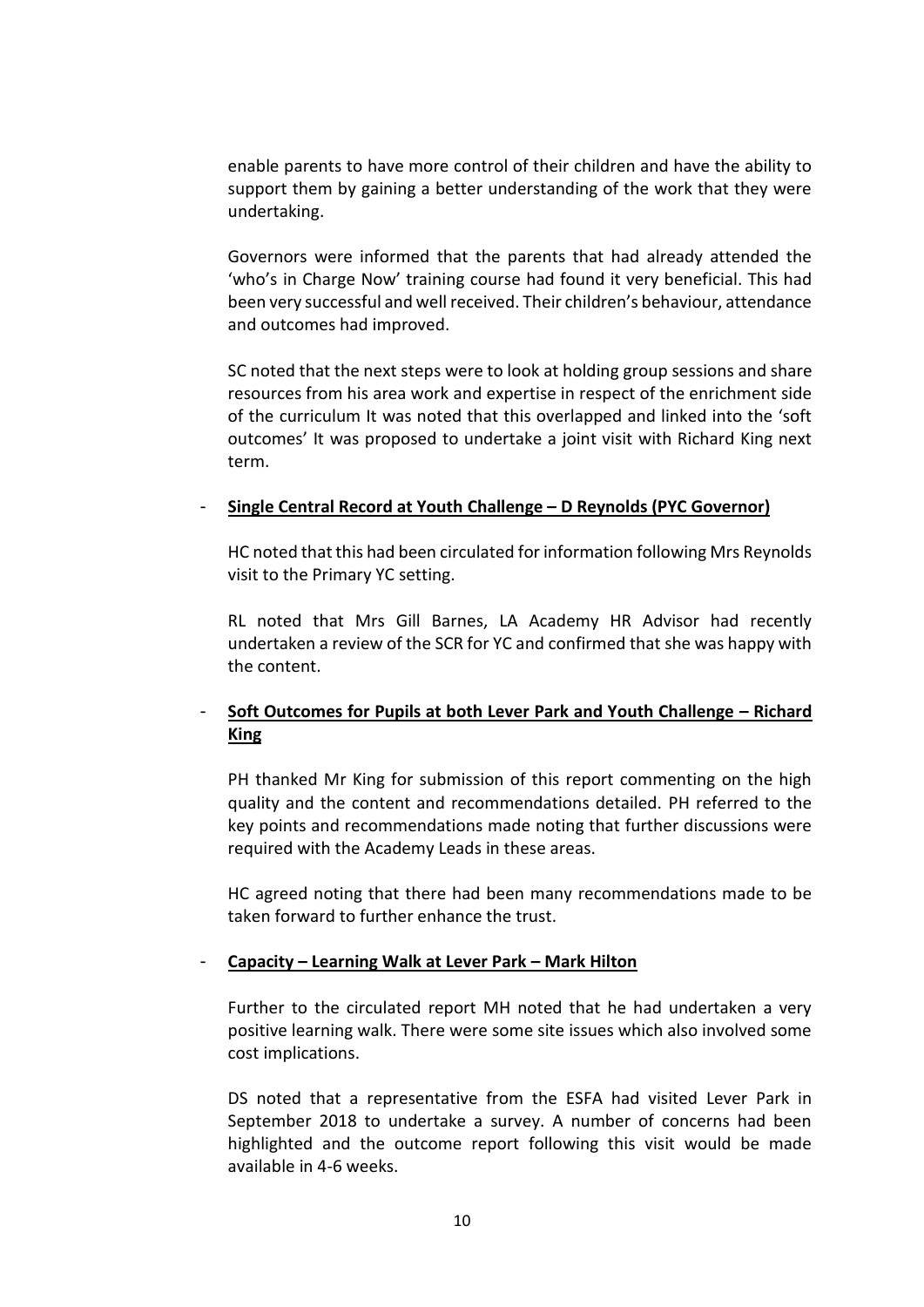Governors were informed that the same visit would be undertaken at YC as part of the 'rolling programme'. It was hoped that this could be used as evidence for the future CIF bid (Condition Improvement Fund) as the money required to meet all needs was quite a sizeable amount.

# - **Review of 2018 Outcomes at Lever Park and Youth Challenge – A O'Callaghan and Andy Feeley**

AOC informed Governors that the visit had been very useful with Outcomes and target setting being the main focus including the setting of accurate base line data.

AOC guided Governors through the content of her report noting the line of questioning made to the Academy leads in both settings including an example question in respect of:

### Youth Challenge

How do you demonstrate progress when some of the students have massive gaps in their knowledge and how is this tracked?

It was noted that some models used capture of data and KS2 examination/ tests results in order to establish any gaps in knowledge and put the necessary supportive strategies in place.

RL noted that a lot of work had been done on this already in respect of new pupils by revisiting the baseline during their first half term and setting targets through teacher assessments. These were reviewed and amended regularly to ensure that the pupils were being challenged appropriately.

MH Thanked all Governors for the high standard of reporting following their monitoring visits.

MH referred to the tick boxes on the proforma noting that he had met with the Academy Leads and had summarised the visits undertaken since February 2017 and felt that more involvement with staff and pupils ought to form part of the monitoring visit in order to 'tick all the boxes' required to fulfil the needs of the report.

RL and MT noted that they welcomed Governor involvement and that they were welcome to visit their individual settings at any time.

#### **Youth Challenge External Visit Report**

A copy of the report following Tony Purcell, Academy School Improvement Professional and Sonja Oyen, External Link Professionals joint 'mocksted' visit to Youth Challenge on 7 July 2018 was tabled for Governors information.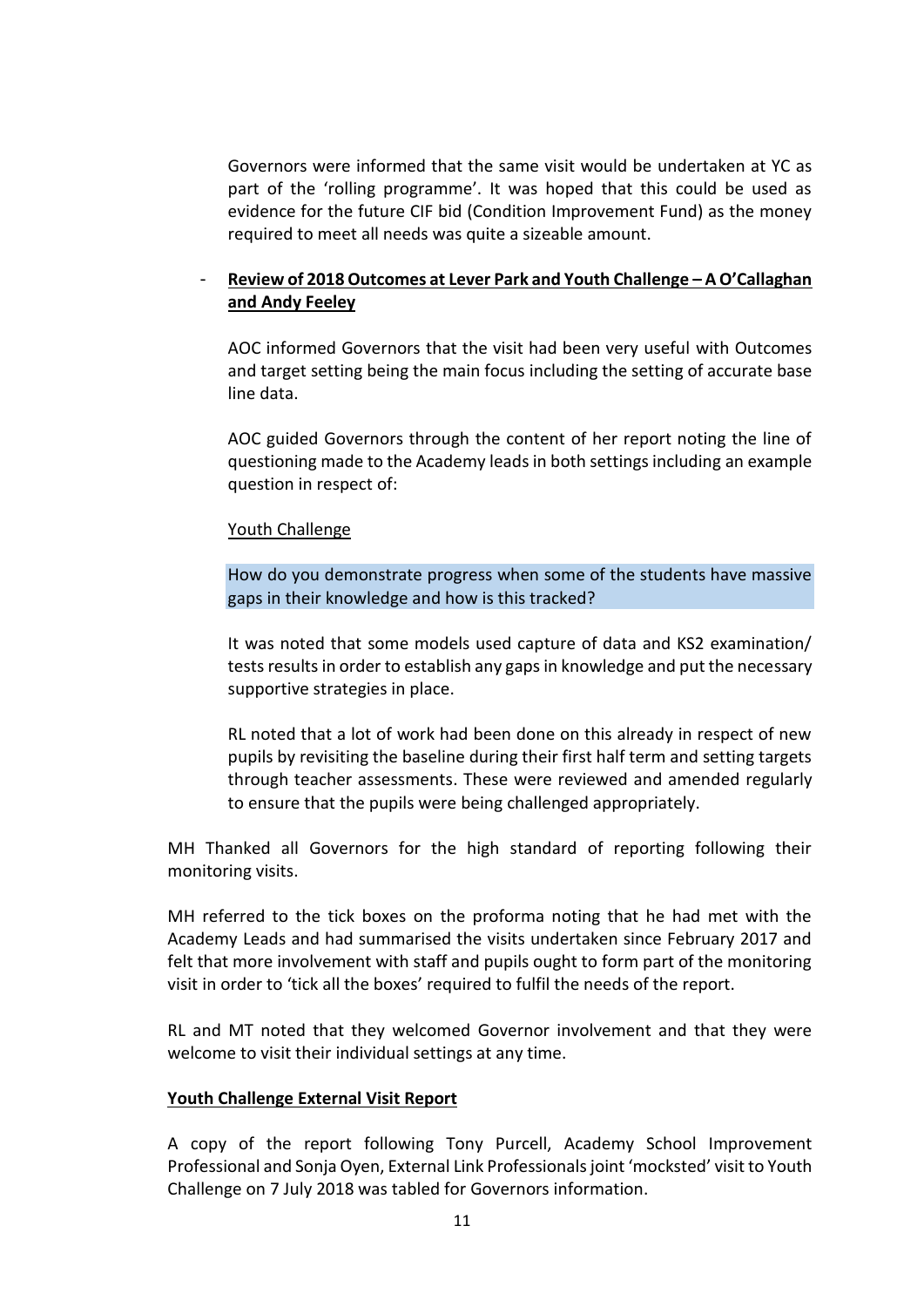PH noted that the report had been very honest and positive highlighting the areas for further development. These details were now included within the SEF/SDP.

Governors were informed that the Link Professionals had agreed with the SEF judgement grades and had also provided supporting commentary as detailed on the report.

PH referred to previous Ofsted visits being undertaken by mainstream inspectors and therefore details had been set out to show what success looks like and the process undertaken in an Alternative Provision. It was noted that he felt that AP and SAMH settings ought to be inspected by inspectors that had experience and understanding of AP and SAMH Provisions.

PH noted that the SIP visit had been very challenging but very worthwhile. There had been no great surprises or major concerns highlighted. It was felt that the Academy offered value for money with very good outcomes.

### Lever Park

MT agreed to circulate a copy of the External visit report by Tony Purcell and Sonja Oyens in respect of the Lever Park Academy to all Governors at the earliest opportunity after this meeting, for their information.

**Action:** MT to circulate the outcome report following the recent SIP visit at the earliest opportunity following this meeting.

### **12. ACADEMY LEADS REPORT TO LOCAL GOVERNORS**

A copy of the Academy Leads report for:

- i) Lever Park
- ii) Secondary Youth Challenge (SYC)

had been circulated with the agenda papers for Governors review and information.

The Academy leads were requested to present their reports to the Local Governing Board as follows:

### **Lever Park**

MT presented his termly report to the LGB. The circulated report gave an in-depth report of the following areas:

• Pupil Numbers (Easter to Summer 2018)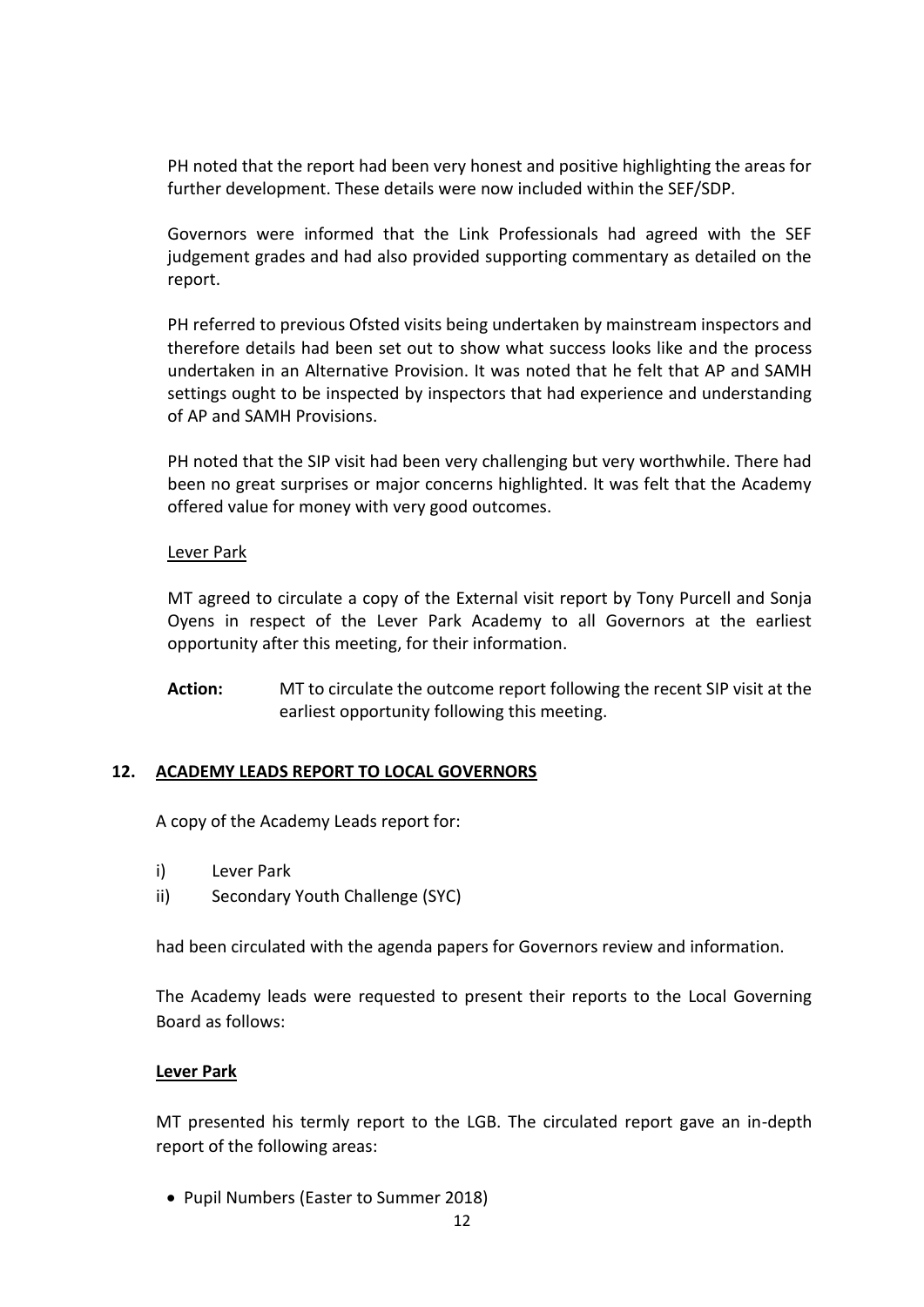- Current Numbers July 2018
- Safeguarding
- Bullying and Racism
- Health and Safety
- Personal success Targets (PSTS) and progress
	- Whole School Summary (PST headlines) Year 7-10
	- Attendance and behaviour scores for summer term only
- Looked After Children
- Pupil Behaviour analysis
- Attendance analysis
- Quality of Teaching
- Pupil Destinations
- Personnel Issues
- Curriculum
- Centre Celebrations
- Lever Park Academic Outcomes

Aspects of the report were highlighted as follows with questions invited:

# Safeguarding

Further to the safeguarding overviews as detailed within the circulated report, MT referred to the benefits that had been seen since the introduction of C-Poms in January 2018. It was noted that this was now embedded and working very efficiently.

PH commended the work of the staff team in the effective management of a significant number of pupils in these circumstances.

# Personal Success Targets (PST's)

MT reported that PST data was now embedded at lever Park and continued to grow in strength. The policy was well embedded across the Trust (and also externally) with effective reporting procedures in place. Governors were informed that a rewards system was in place on a Friday and the pupils all looked forward to this.

# Whole School Attendance

Further to the attendance data highlighted within the report, MT emphasised that whole school attendance was key and that the target for this year was 90% or above.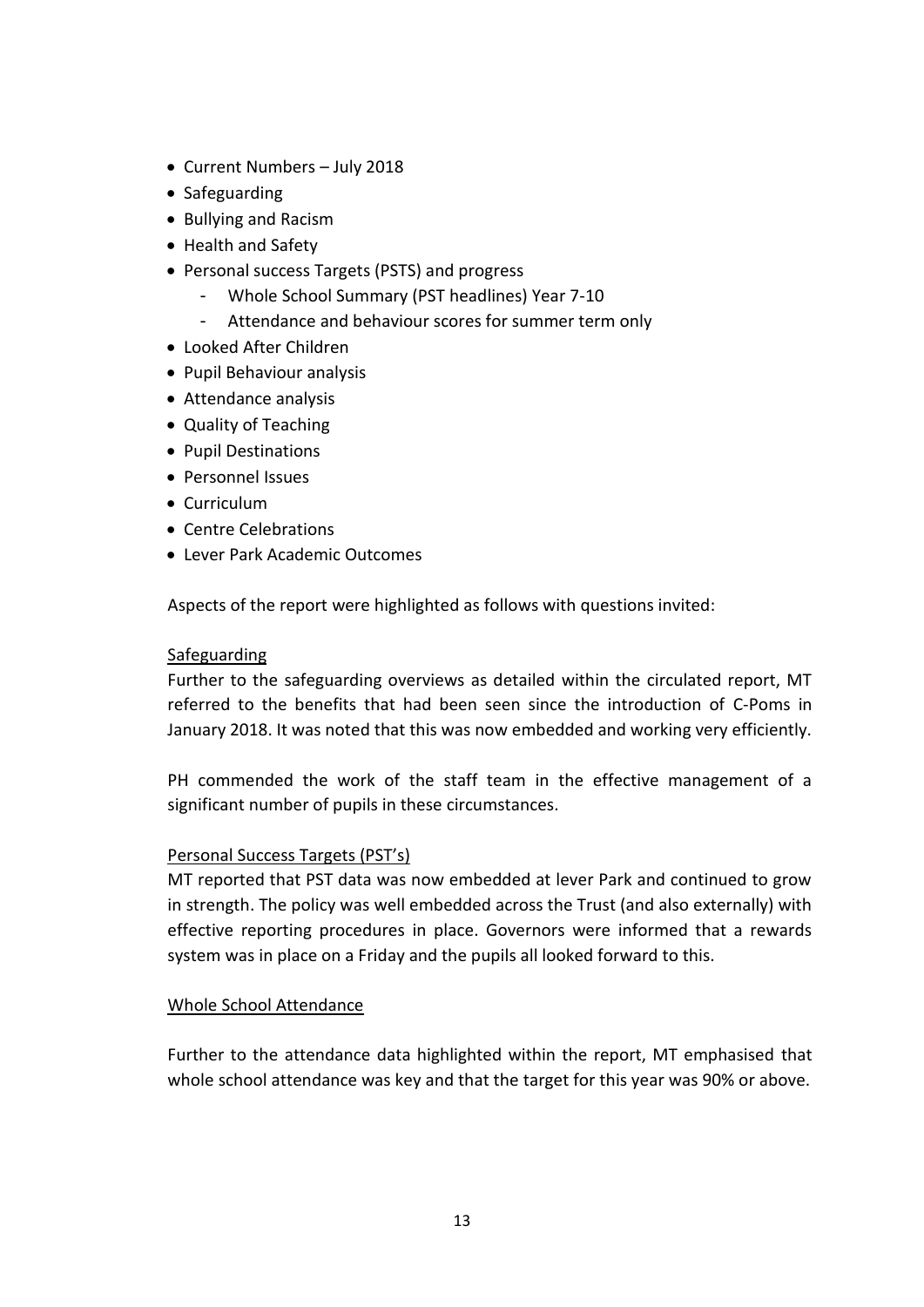# Behaviour analysis/Exclusions

Further to the circulated report MT noted that over all the number of exclusions had decreased and that exclusions were only carried out in extreme circumstances and if it would be beneficial to the pupil in question. It was felt that in most circumstances excluding students had a negative impact on them individually.

# Quality of Teaching

A number of observations had been undertaken over the previous term with 8 out of 10 teachers being very strong in all areas with two needing support in order to improve in certain areas.

## Outcomes Data

A copy of the outcomes data had been circulated for Governors review and information. MT referred to the headline data noting that he had been very pleased with the outcomes and progress that the pupils had made as celebrated within the report.

MT commended the pupils for their hard work and also the staff team for their dedication and hard work.

Governors also commended that pupils and the staff team for their hard work noting that the pupils now had the opportunity to succeed in the future with the qualifications gained.

The Chair thanked MT for his comprehensive report and asked that thanks be conveyed to his team for their hard work, dedication and commitment in the work they undertake.

# **Youth Challenge Secondary**

RL presented her termly report to the LGB giving an in-depth report of the following areas:

- Pupil Capacity and Pupil Movement 2017/18
- Safeguarding
- Children Missing Education
- Looked After Children
- Health and Safety
- Evacuation/Invacuation report
- Pupil Outcomes for 2017/18 (see separate report)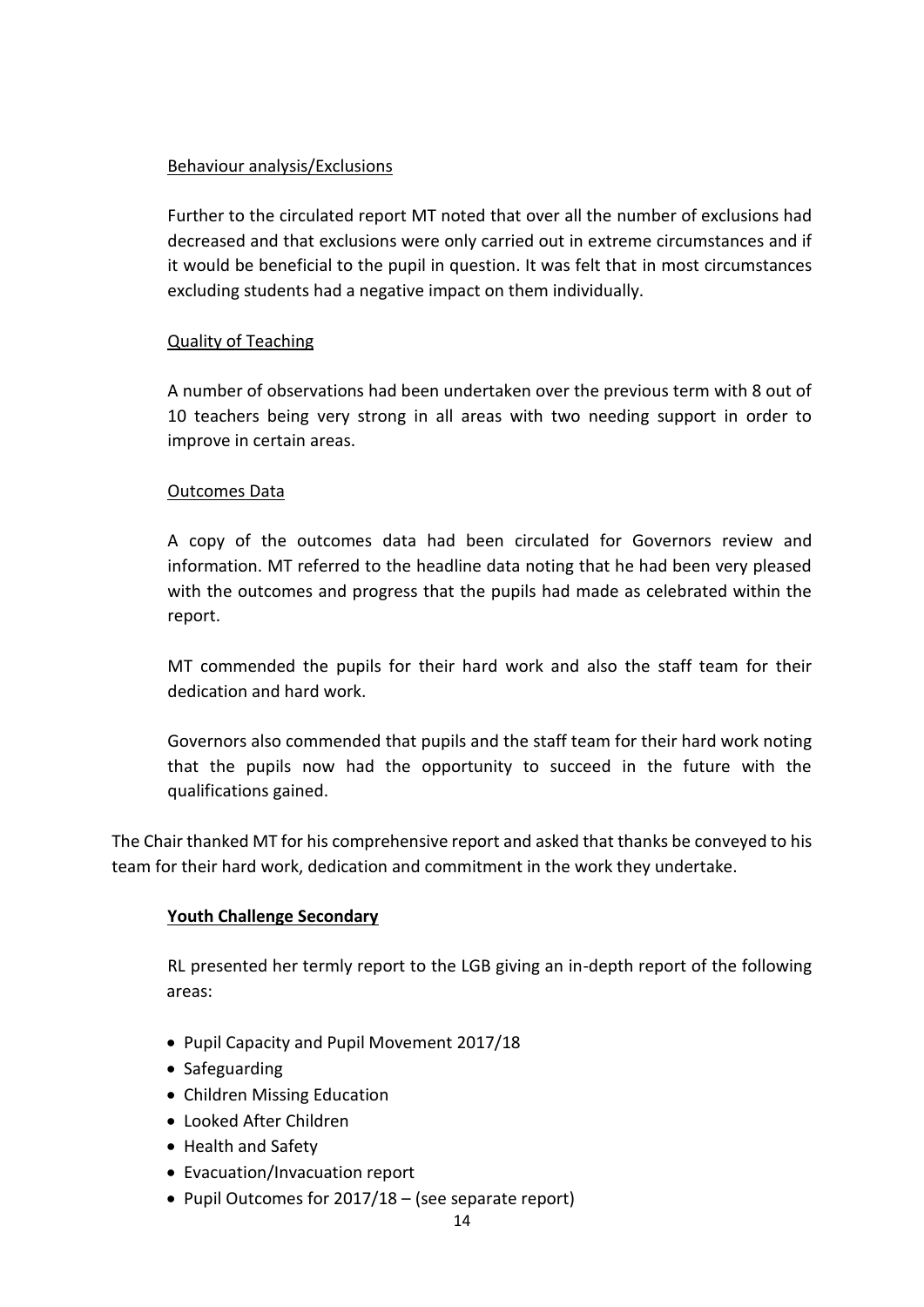- Pupil PROGRESS non- leavers summer 2018
- Pupil Behaviour
	- Children's individual behaviour targets
	- **Exclusion Data**
- Pupil Attendance overview 2017/18
- Personal Success Targets (PSTS) for Attendance Year 7-11 for 2017/18
- Quality of Teaching
- Personnel Issues
- Stakeholder Questionnaires summer 2018
- Pupil Premium Grant 2017/18
- Pupil premium Grant 2018/19
- Youth Challenge 2017/18 Year 11 Leavers Outcomes

Aspects of the report were highlighted with additional information and discussion being made in respect of the following areas; questions were also invited:

## Capacity/Pupil Numbers

RL referred to the large number of pupils joining YC in comparison to the lesser number that had left. It was noted that those that had left experienced a smooth transition back to mainstream school when they were ready to return. It was also noted that unless managed effectively it was likely that they would return to YC in the near future.

Governors discussed the level of behaviour and disrespect displayed by some pupils both in and out of school. This was becoming increasingly challenging and it was felt that adequate sanctions were not in place at home, in some cases there were no boundaries at all. It was noted that parental communication could also be improved in the majority of cases.

A Governor referred back to training available for parents, entitled, 'Who's in Charge', as being a very beneficial course to highlight boundaries.

# Safeguarding

Further to the circulated report, RL noted that an increased number of safeguarding related meetings had been needed which had created a massive pressure on the staff member responsible for this area, in addition to the home visits that had also been undertaken. A review of time management was required as a priority and there was a need to be more creative in this matter in order to gain the best outcomes in such challenging circumstances.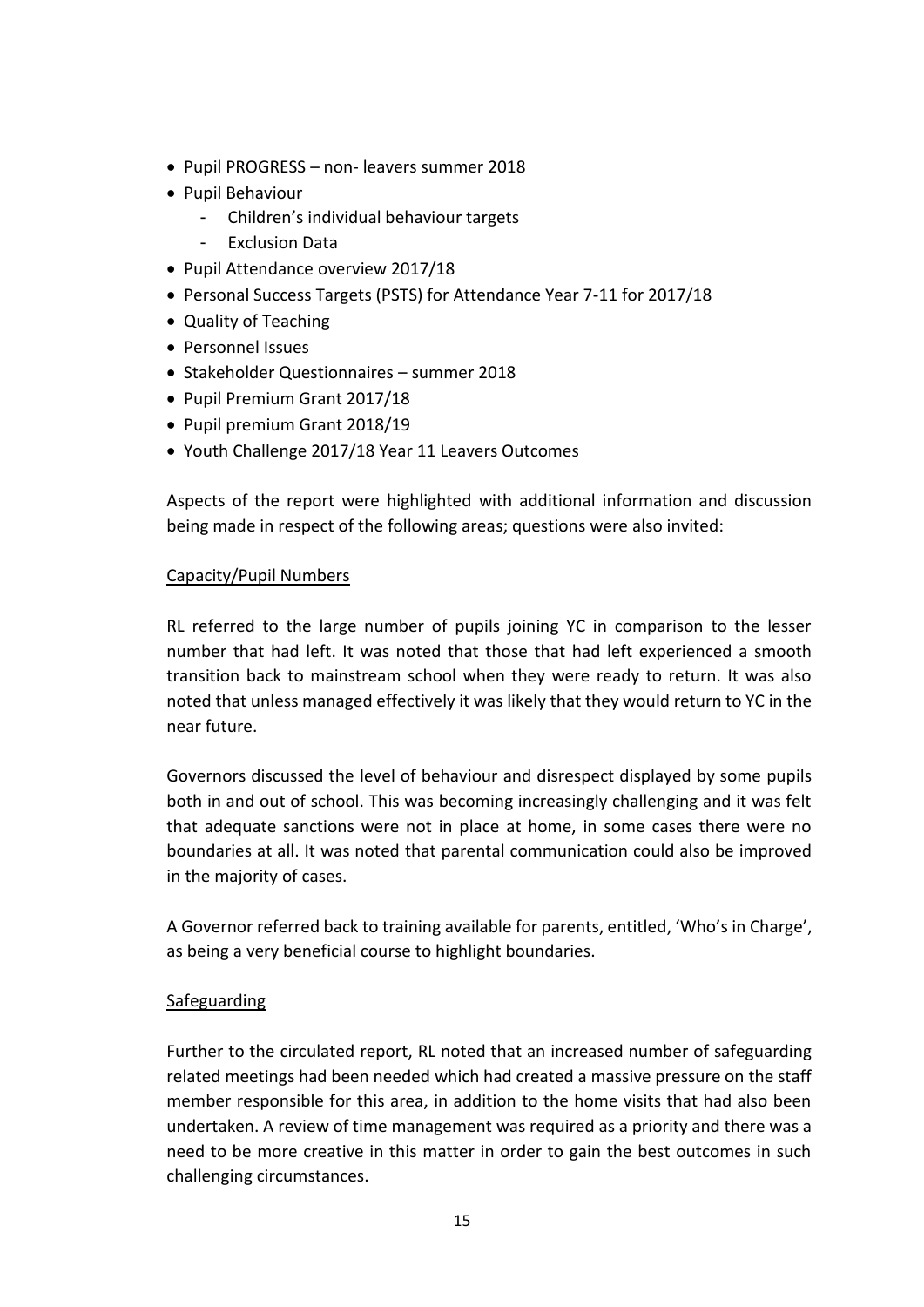## Fixed term exclusions

There had been an increase in fixed term exclusions. HC referred to C-Poms and the reports that had been made available in respect of two brothers who had been permanently excluded. During the meeting, it was highlighted that although incidents had been recorded for both brothers as linked incidents they did not appear on both individual reports and asked that this be addressed in the future.

# Year 11 Outcomes

RL referred to the circulated report containing the overviews of the year 11 outcomes noting that arrangements had been made for her to meet with Tony Purcell, SIP after the half term break to further develop this report to include more data.

## Stakeholder Questionnaires

Governors had reviewed the details presented within the circulated report and asked if RL could include the numbers of respondents on future reports. This was agreed.

**Action:** RL to include the number of respondents on future reports.

The Chair thanked RL for her thorough and comprehensive report. Governors asked that thanks be conveyed to all staff within her team for their hard work, commitment and dedication to their roles.

12.1 Review and Approval of the Academies Self-Evaluation (SEF) and Improvement/Development Plan (SDP)

Lever Park SEF Governors had received a copy of the SEF for Lever Park Academy 2018/19.

MH requested that data be included to back up the narrative.

PH noted that MT and PH had previously discussed how much data was required to be included and felt that a balance was required. A Governor suggested that detail be included as to where the data could be found, keeping the reports clear and concise and not over complicate the reports.

PH noted that the SEF and SDP for both academies had been 'frozen' for his review over the half term break. The comments and proposals made would be considered.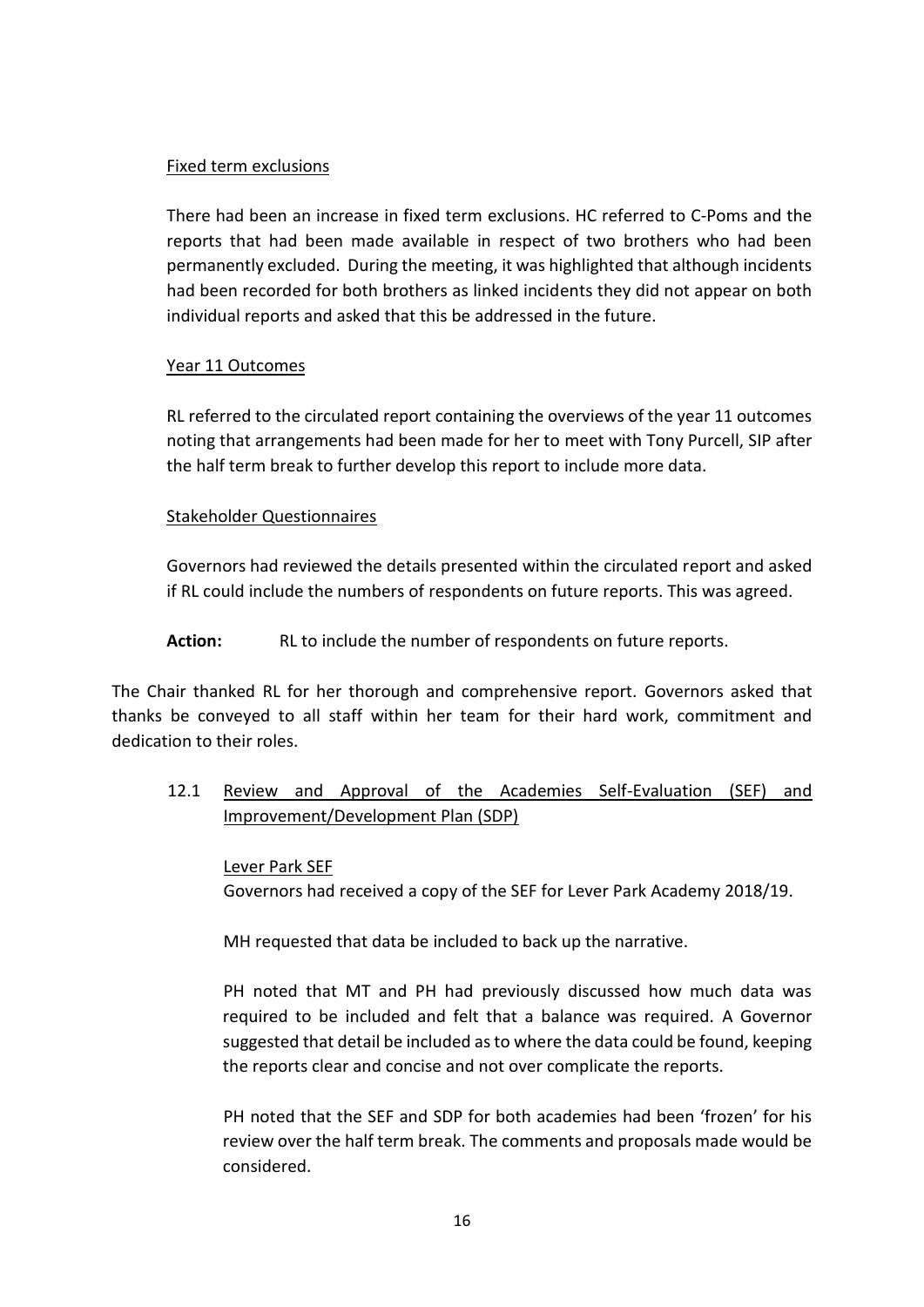## Youth Challenge SEF

HC noted the following to be included in the SEF:

- MAPPA training
- 2017/18 data on page 13 to be included in addition to 16/17 from the Academy Leads reports

HC asked for clarification on the number of Governors that were required to be safeguarding trained.

It was confirmed that four of the Governors had undertaken safeguarding training via their own organisations and it was felt that that was appropriate.

PH agreed that four trained Governors was sufficient.

PH referred to the data relating to the 'soft outcomes' and asked that all Governors familiarise themselves with the data presented.

Governors were informed that the SEF was a working document; this was constantly being updated and would be circulated to all Governors following any significant changes.

PH referred to the potential Ofsted inspection noting that following the inspection by Sonja Oyen, external SIP, consideration was being given to joining the SEF's of both Primary and Secondary Youth challenge together.

Governors were informed that it had also been suggested to join the two LGB's together, but it was felt that this was not something to be undertaken at this time.

**Action:** RL/MT to circulate the updated SEF's to all Governors on a termly basis.

School Development Plans

Governors were informed that the details in respect of the SDP had been included within the SEF for both Academies.

PH reported that the SEF and SDP required to be synchronised but that both documents were available to be circulated if required by Governors.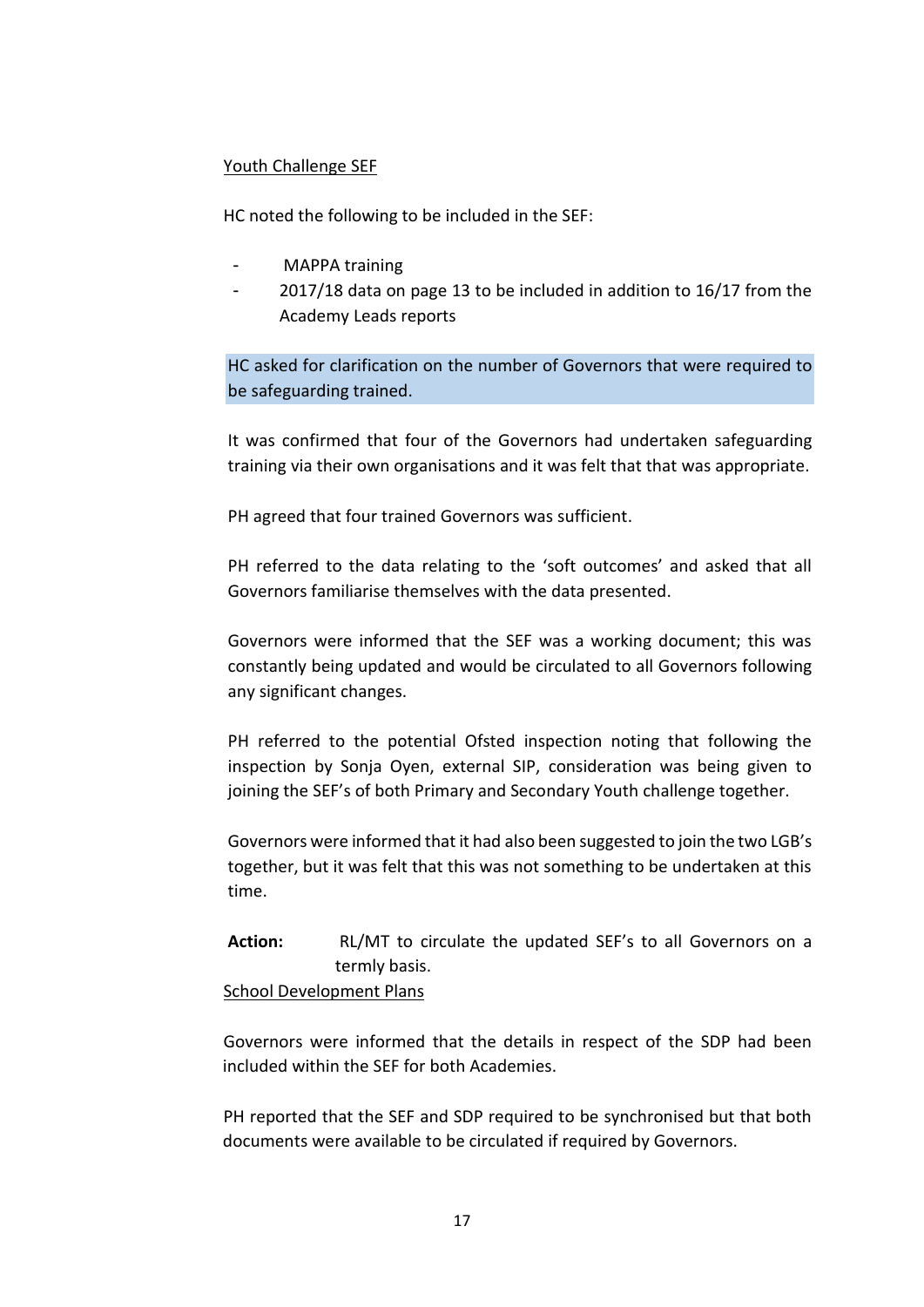Governors discussed the need for two separate SEF/SDP documents and the benefits of all information being contained in one report provided that the report contained a logical narrative of evaluation, the actions required and the success criteria.

PH commented that having one report was a better idea and would be easier to read. HC agreed that one report would be more effective for challenging and monitoring purposes.

PH noted that the SEF was a working document and felt that it was more important and beneficial to note the key actions and areas of further development.

RL suggested that the amalgamation of both SDP and SEF be trialled with one section to see how it worked.

AOC agreed that a trial be undertaken, noting that by streamlining the work involved in any area could only bring about more effective time management.

**Agreed**: That the progress on the SEF for both Academies be noted.

#### 12.2 Summer/Autumn Term 2018 Evacuation/Invacuation Drills

#### Lever Park

MT noted that all details in respect of the summer term 2018 evacuation and invacuation drills had been detailed within his circulated report.

Governors queried the date and time of the invacuation procedure and suggested that the next invacuation drill be undertaken at a different time of day and separately to the evacuation.

MT reported that the autumn term 2018 invacuation/Evacuation drills had not yet been carried out but confirmed that they would be undertaken before the end of the current term

- **Agreed:** That future invacualtion and evacuation drills be undertaken separately.
- **Action:** Autumn Term 2018 invacuation/evacuation drills to be reported on at the spring term 2019 meeting.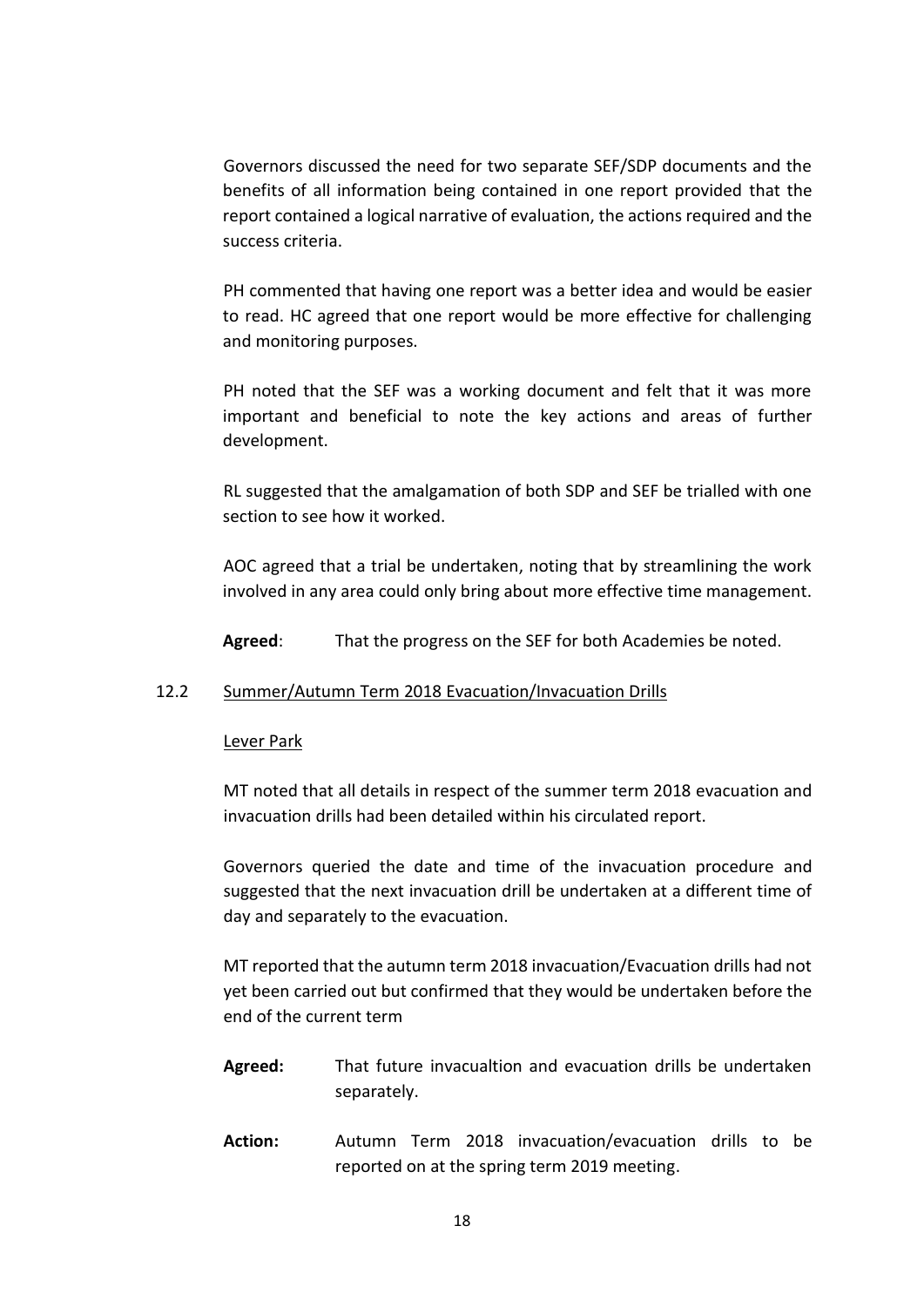## Secondary Youth Challenge

RL reported that the autumn term invacuation drill had not yet been carried out but confirmed that this would be undertaken before the end of the current term with a report back to Governors at the spring term meeting.

**Action:** RL to make the necessary arrangements to hold an autumn term invacuation drill before the end of the current term with a report back to Governors at the spring term 2019 meeting.

## 12.3 Visit by School Improvement Professional (SIP)

### Lever Park

A copy of the SIP report following the autumn term visit of the external adviser, Mr Tony Purcell on 2 October 2018 had been circulated with the agenda papers.

MT noted that the SIP had undertaken three lesson observations in order to validate MT's view on the lesson observations that he had undertaken. This had been completed with the outcome reports being very similar and the comments made comparable.

Governors were informed that two teachers required support in a different form, this had been put in place and would be monitored with observations of good practice being made. Both teachers would be re-observed after the half term break. It was noted that one teacher had already shown a marked improvement and the other teacher had also made significant improvements and it was felt that maybe they had just had an 'off day'.

MT informed Governors that arrangements had been made for Mr Purcell to undertake a further observation and provide a follow up report. Youth Challenge

RL confirmed that Mr Purcell had visited the YC Academy but that the report following his visit had not yet been received.

This would be circulated in time for the next meeting in the Spring Term 2019.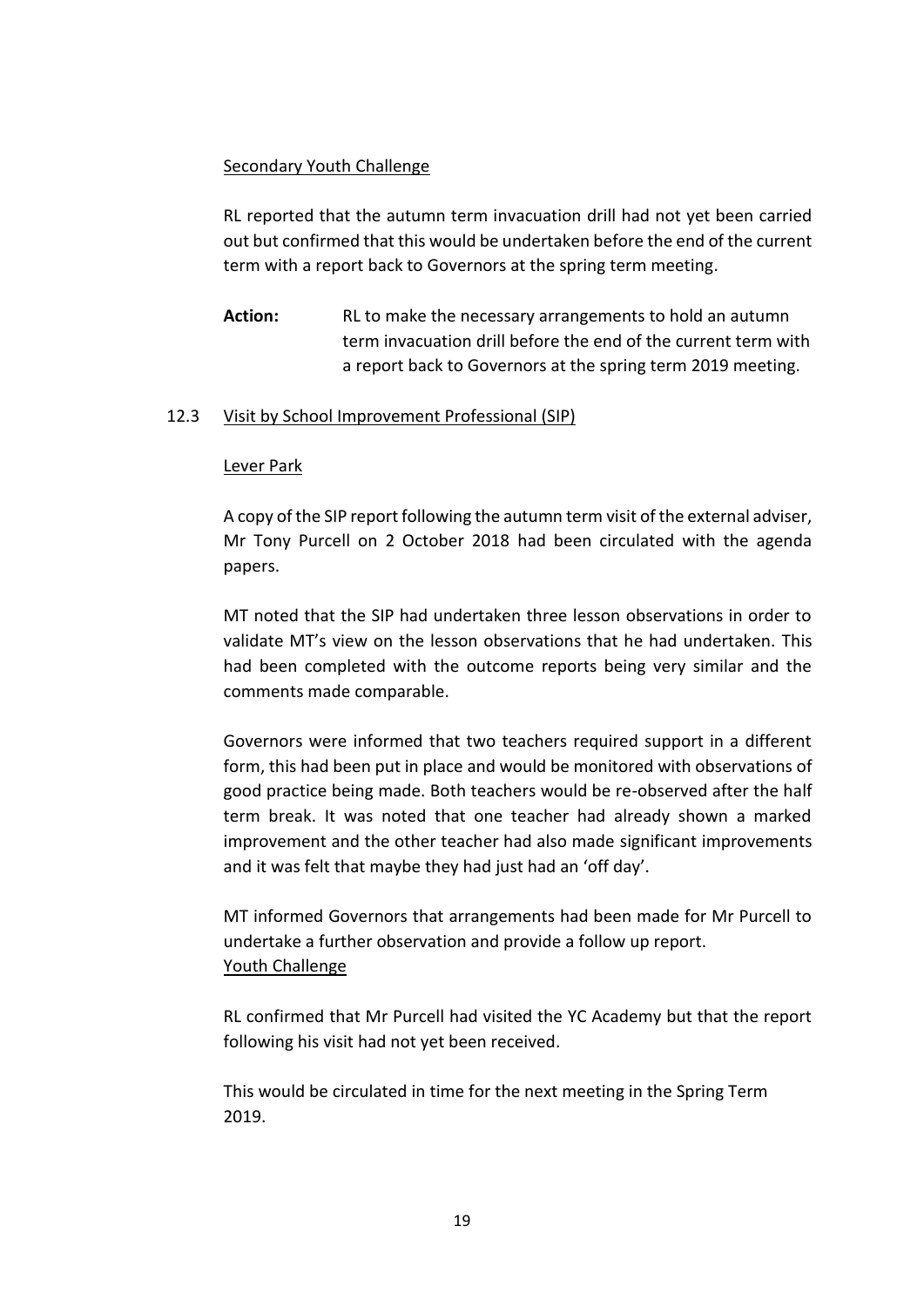**Action:** RL to forward the Autumn term 2018 SIP report, once received, to the Clerk for inclusion in the agenda circulation for the spring Term 2019 meeting.

## **Agreed:**

- i) That the SIP report for Lever Park be received and noted.
- ii) That the SIP report for YC be received at the spring Term 2019 meeting

## 12.4 Termly report on Children Looked After

### Lever Park

Governors were informed that there were 8 Children Looked After on roll at Lever Park and that the necessary strategies were in place to best support these children.

## Secondary Youth Challenge

Governors were informed that there were 11 Children Looked After on roll at Secondary Youth Challenge and that the necessary strategies were in place to best support these children.

**Agreed:** that the termly report on the provision for Children Looked After at both academies be received and noted.

### 12.5 Termly Report on Attendance and Children Missing Education

### Lever Park

MT confirmed that he had reported on attendance and children missing education as part of his circulated report.

### Secondary Youth Challenge

RL confirmed that she had reported on attendance as part of here circulated report.

Further to her circulated report, RL confirmed that there had been 4 cases of pupils missing education. It was noted that the necessary protocol and reporting arrangements had been followed.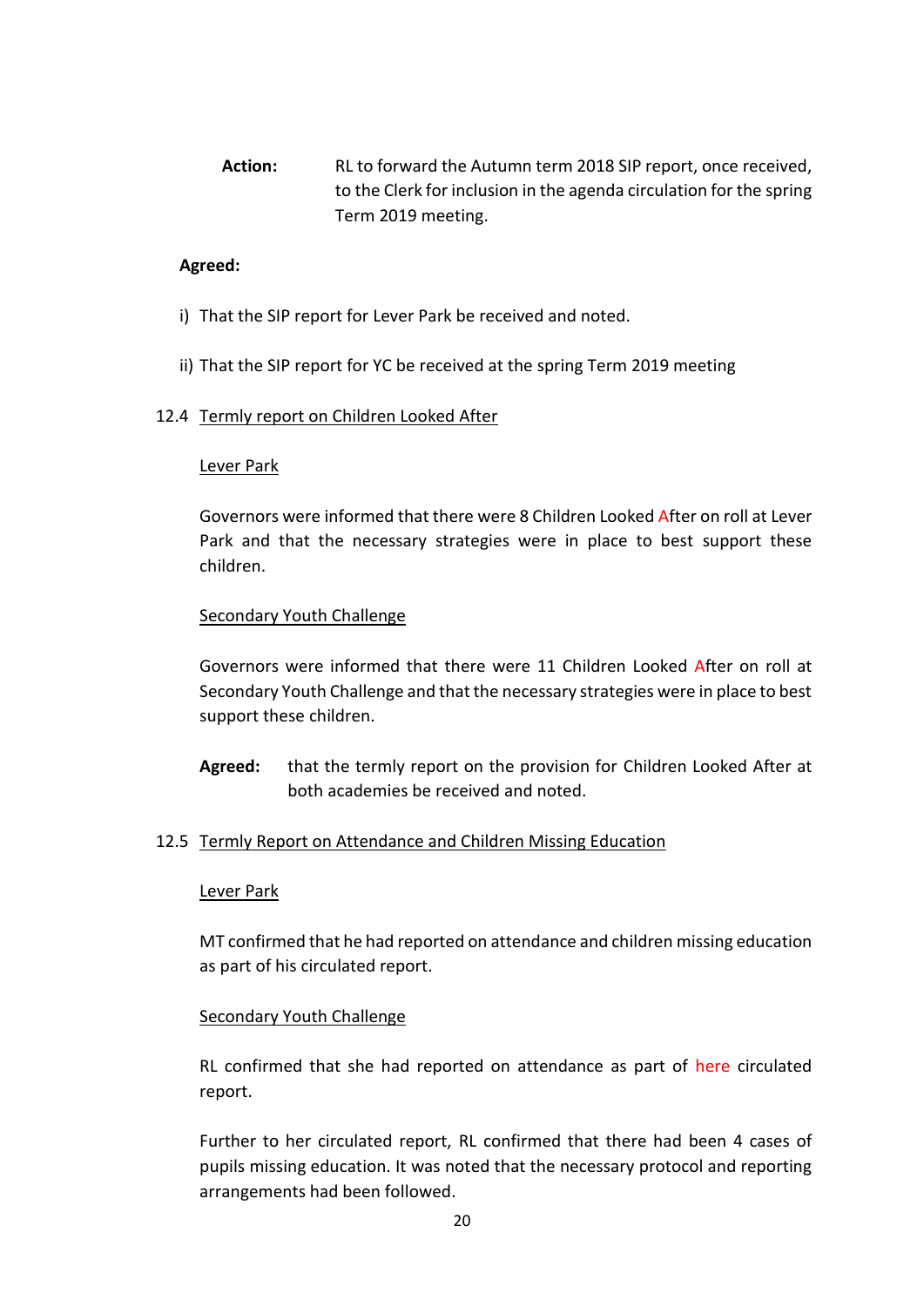**Agreed:** that the report on attendance and 'Children Missing Education' for both settings be received and noted.

# 12.6 Pupil Premium Report (PPG) 2017/18 and 2018/19 allocation

# Lever Park

The Academy Leads confirmed that all necessary information relating to the use of PPG funding and its impact in respect of the 2017/18 academic year together with the 2018/19 allocation had been published on the school website for Governors review and information.

The Clerk noted that this detail should also form part of their circulated reports to Governors to enable any questions to be asked or challenge to be made by Governors.

- **Action:** Academy Leads to include a PPG report as part of their future Academy Lead reports to Governors.
- **Agreed:** That Governors would review the reports in respect of the PPG funding for both academies on the website and forward any questions or concerns to each Academy Lead as appropriate.

# **13. CURRENT FINANCIAL POSITION**

A copy of the financial report for the LGB had been circulated with the agenda papers for Governors review and information. DS noted that the purpose of the report was to provide Governors of the Secondary LGB with information in relation to the secondary element of Youth Challenge and Lever Park as at the end of September 2018.

The report outlined the financial out turn position and the anticipated financial position for the 2018/19 academic/financial year for each of the two academies including an explanation of the significant variances.

DS guided Governors through the report highlighting information that had been provided as follows:

- Projected Financial position 2018/19
- Financial position for YC Secondary 2018/19 (table 1)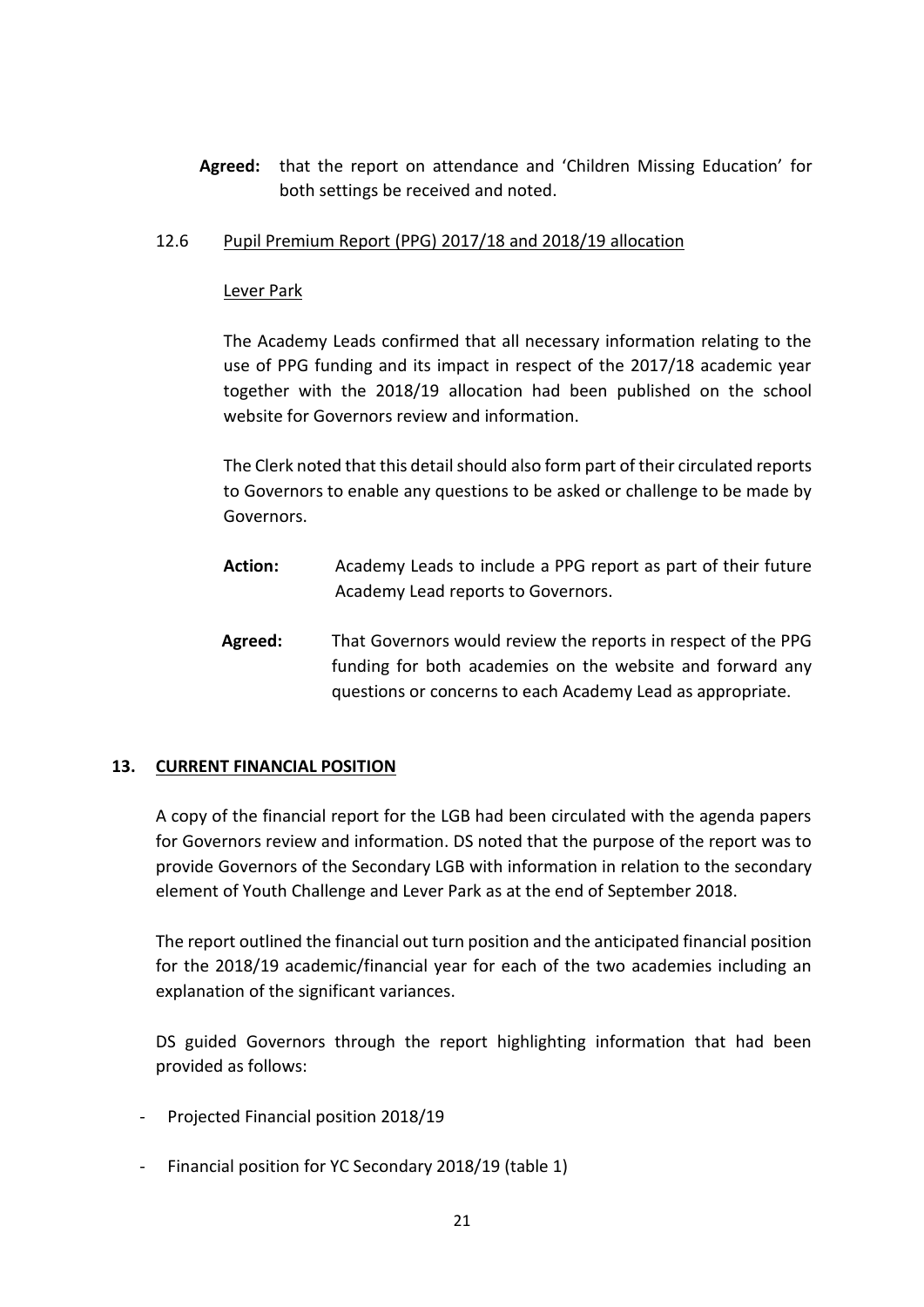The table presented outlined a summary of the financial position for the YC secondary provision as at the end of September 2018 including the outturn position for 2017/18 as a surplus of £356k, the annual budget and proportionate budget for the period, the actual expenditure incurred, remaining budget and projected position for the whole year at a surplus of £351k.

It was noted that the budgeted surplus for the year for Youth Challenge Secondary totalled £342k and there were no significant variances to report at this stage.

Table 2 – Projected financial position for Lever Park 2018/19

This table presented outlined a summary of the financial position for the Lever Park provision as at the end of September 2018 including the outturn position for 2017/18 at a deficit of £498k and a projected deficit of £404k for the 2018/19 financial year.

DS discussed the significant variances as detailed within the circulated report.

Governors reviewed the details presented and asked if there was a recovery plan for the deficit situation.

DS explained that the budget had been amended to reflect the recovery plan. The significant deficit in relation to Lever Park had been off-set by other academies within the Trust.

Governors were assured that conversations continued with the LA regarding Lever Park's financial position and the need to remove the surplus/deficit situations.

DS noted that Trustees had requested that Governors were informed of the charges for last year for Central services from £145K for YC and £141k for Lever Park. These were for the Executive Principal, Finance Director, Business Manager, SLA's and other costs including the Counsellor, external audit fees and ICT arrangements

A number of questions were raised as follows: Why has the cost increased from last year to this year?

DS explained that a review of the baseline had been undertaken and how funding had been allocated to ensure it was divided out accurately.

A Governor noted an error on the remaining budget for YC noting that the annual budget figures less the actual spend should equal the remaining balance.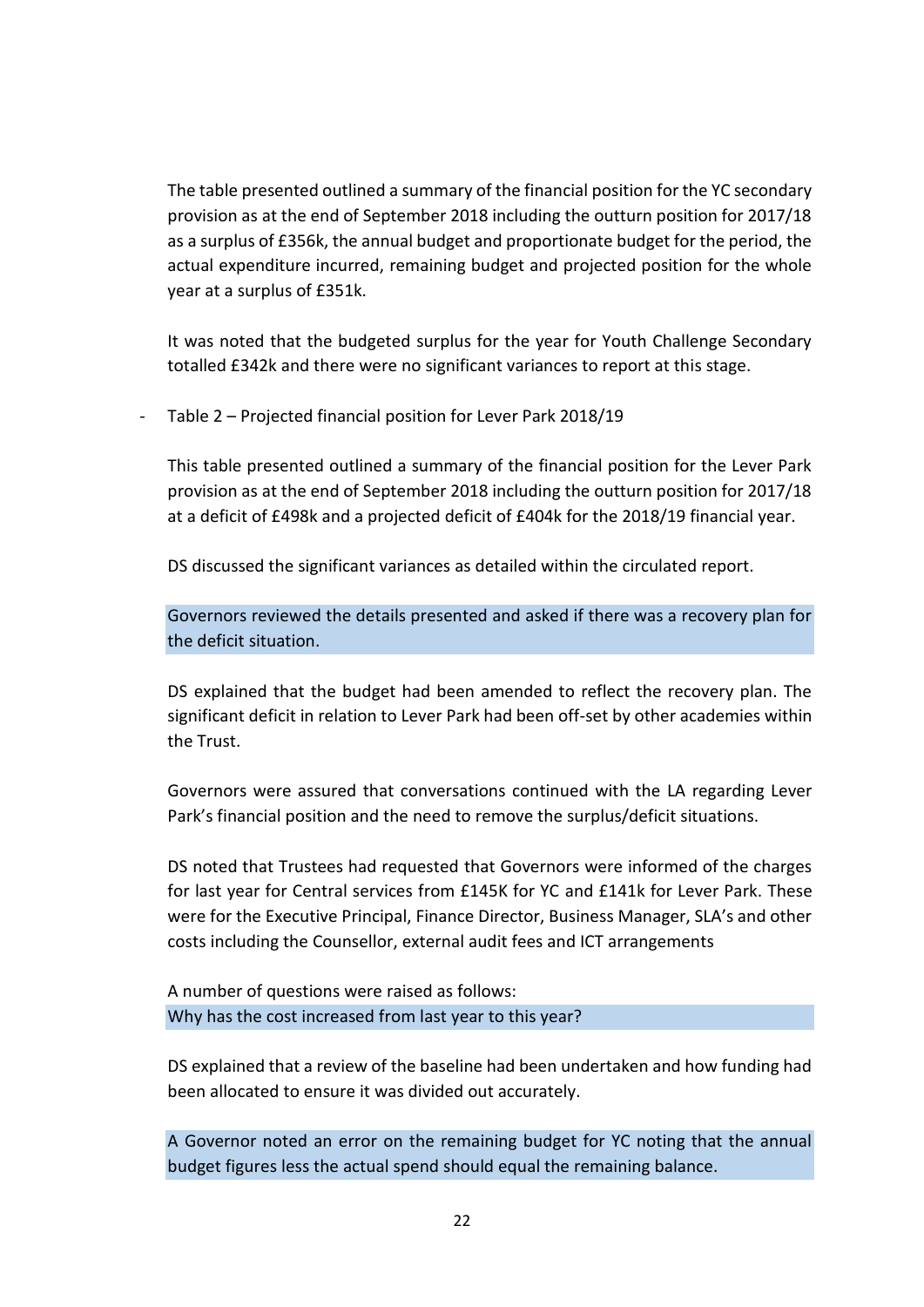DS noted the error stating that he would review the detail presented and amend as required.

A Governor referred to the reduction in budget allocation for transport costs noting that this had been cut by half for both provisions. It was suggested that if attendance was an issue that this reduction may impact negatively.

PH noted the concerns raised but confirmed that it was felt that pupil attendance would not be affected noting that it had had the reverse affect at the PLC and attendance had improved as some pupils were feeling more independent.

Governors were informed that with Governors approval, it was intended for Jemma Stamford, Business Manager for the Trust to attend future LGB meetings to present the financial report to Governors.

The Chair thanked DS and his team for a very detailed and comprehensive report.

## **Agreed:**

- i) That Jemma Stamford, Business Manager for the Trust, attend future LGB meetings and present the Financial report to Governors.
- ii) That Governor's receive and note the information presented within the circulated financial report.

### **14. ACADEMIES FINANCIAL HANDBOOK**

The Academies Financial Handbook had been updated with effect from September 2018. The Handbook described the financial responsibilities of academy trusts which reflected their status as companies limited by guarantee, exempt charities and public bodies. It balanced the need for effective financial governance with the freedoms that were necessary for trusts to conduct their day to day business.

The handbook was relevant for academy trustees, members, local governors of multiacademy trusts (MATs), accounting officers, chief financial officers, clerks to the board and auditors. The main changes had been reported to board members via a summary which accompanied the agenda papers.

The main changes as highlighted on the circulated briefing note were detailed as follows: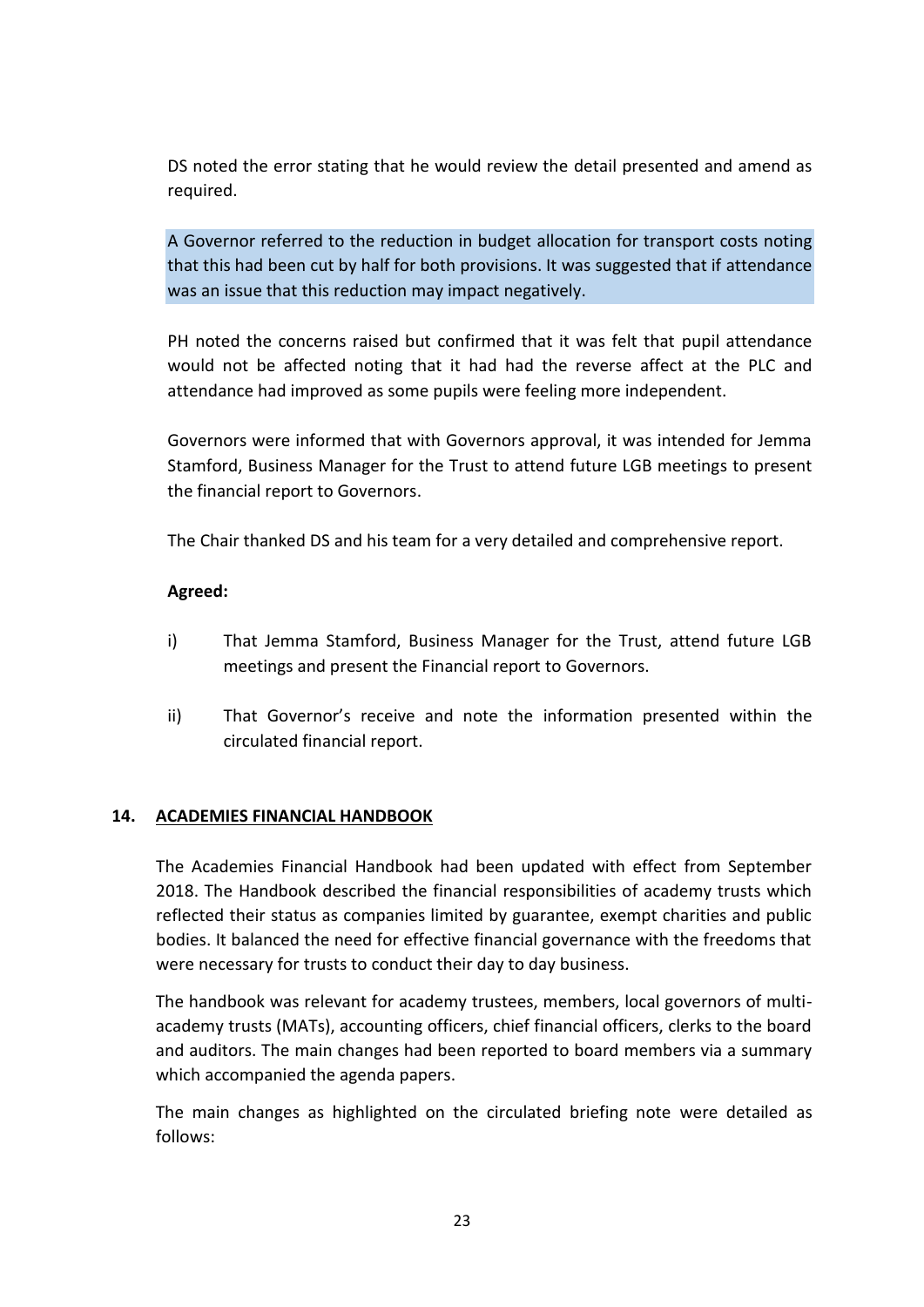- Highlighting directions that the Secretary of State may make in relation to members, trustees and other individuals.
- Referring to the Charity Commission's role in addressing non-compliance.
- Greater emphasis on trustees applying high standards of governance, the role of the chair, working with ESFA, and updated references to church academies.
- Updating the description of the role of members to align with the Governance Handbook.
- Removing the term 'ex-officio' to avoid suggesting an academy trust's senior executive leader would automatically act as a trustee.
- Explaining reporting requirements if the board meets less than six times a year.
- Confirming that trusts must apply robust cash management.
- Setting clearer requirements for budgeting.
- Recommending the national deals for schools.
- Strengthening expectations about the process for setting executive pay and highlighting gender pay gap reporting.
- Clarifying the section on the risk protection arrangement.
- Emphasising the proper handling of whistle-blowers.
- Confirming reporting requirements in relation to internal scrutiny.
- Explaining new requirements for related party transactions and arrangements with dioceses. The DfE are also moving to the conventional term 'related' parties.
- Focussing on the importance of acting on audit advice.
- Highlighting how ESFA may take action where trusts do not comply with requirements for submitting financial information.
- Annex C now identifies some 'musts' that are particularly relevant to boards.

DS confirmed that the Financial handbook was updated annually and contained the rules that the Trust were bound to follow. DS was confirmed that the updates had been reviewed and approved at Trust Level.

**Agreed:** That Governors note the report.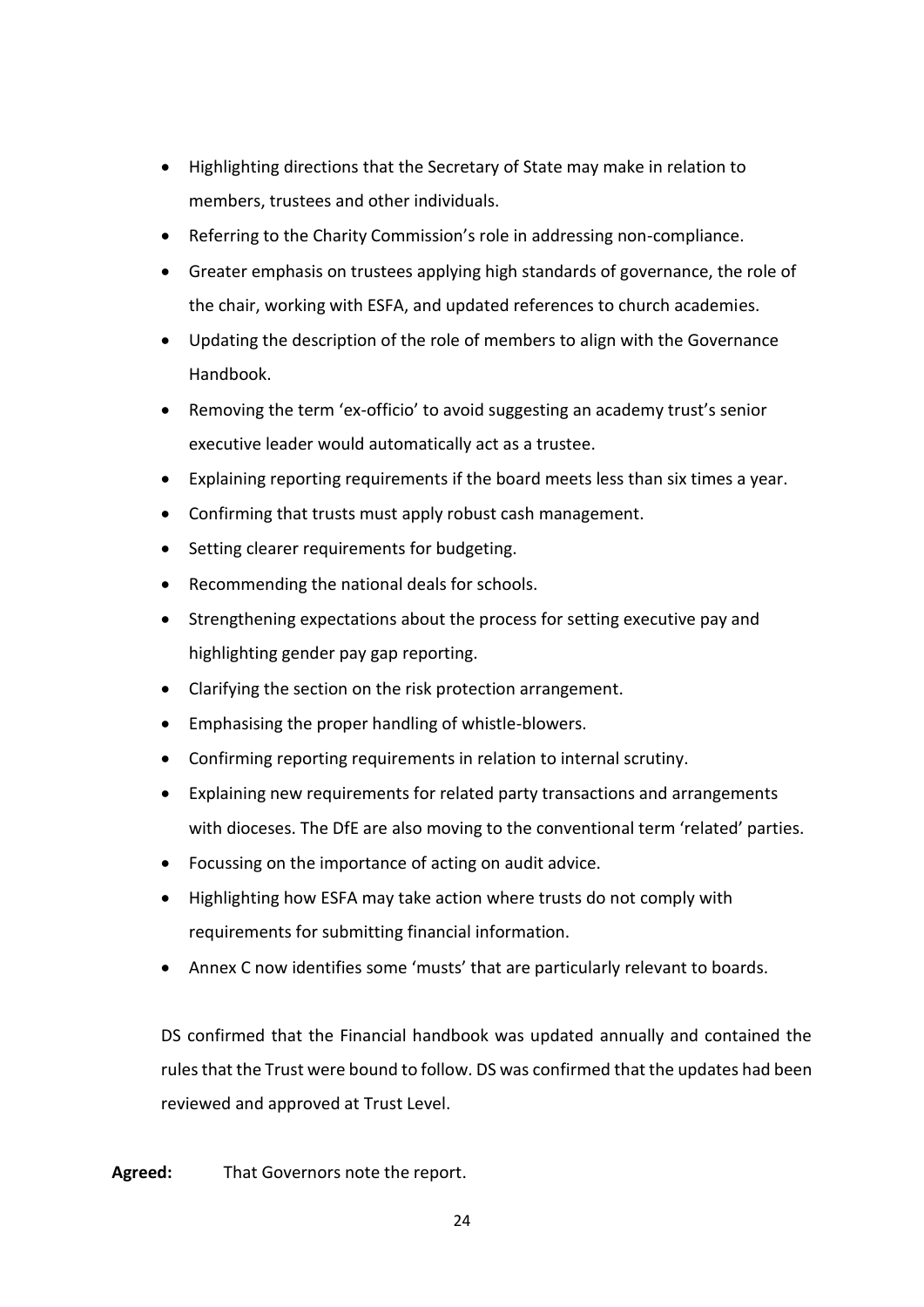## **15. POLICY REVIEW/UPDATE AND APPROVALS (TO ENSURE GDPR COMPLIANCE)**

The Clerk noted that as discussed at the summer term meeting, the Board were required to confirm that all policies were GDPR compliant in particular the Data Protection Policy, Privacy Notices and subject access requests, as agreed at the summer term meeting.

DS reported that the Data Protection Policy had been reviewed at Trust Level. All other policies would be reviewed and updated with regard to GDPR compliance as part of the policy review process.

## 15.1 Health and Safety Policy

A copy of the Health and Safety policy for Youth challenge had been circulated for Governors review and approval.

RL referred to item 3.4 suggesting that the wording '**verbal abuse'** be removed due to the nature of the setting. This was agreed.

RL informed Governors that she had met with Mrs Deb Reynolds, Local Governor of the Primary Youth Challenge Academy to discuss the policy content. It was noted that Mrs Reynolds was very experienced in Health and Safety matters and had been a great support.

A Governor asked if individuals names ought to appear in the Policy and if these should be replaced by Job roles to avoid having to update the policy should any current personnel leave.

Governors discussed this matter and it was met with mixed reaction. RL therefore proposed that she ask the advice of Sharon Drew, LA Health and Safety Officer and amend as required.

- **Agreed:** That Governors approve the Health and Safety Policy subject the RL making the amendments as discussed above.
- **Action:** RL to liaise with Sharon Drew in respect of including specific names within the Policy and amend the Policy as appropriate before arranging upload to the website.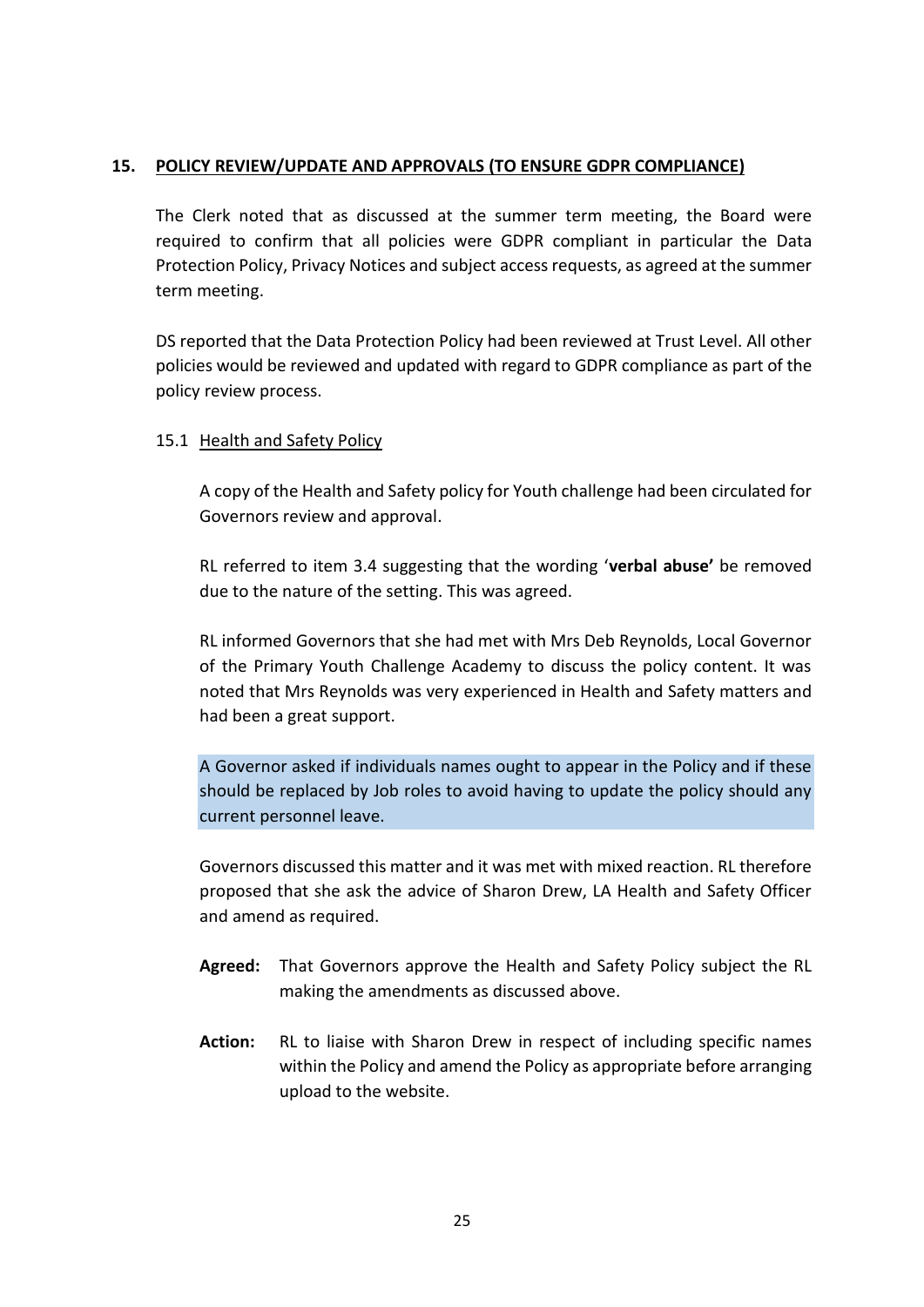## **16. Skills Audit**

DS tabled a copy of the skills audit for Governors information. DS guided Governors through the detail presented.

DS reported that there were a wide range of skills in place with no significant concerns other than Premises and Facilities Management which was linked to Health and Safety.

However, a training opportunity was to be arranged for specific Governors including link Governors and Health and Safety representatives, Academy Leads and Trustees to attend a 1.5 hours session. It was noted that not all Governors were required to attend but they could if they wished.

PH agreed that whilst there was a wealth of skills in place on the secondary LGB there was no business or community representation. PH referred to the two co-opted vacancies and asked Governors to consider if they wanted to pursue suitable candidates for the Board to consider.

A Governor referred to the approach from an interested parent that had been made as discussed earlier in the meeting.

PH noted that he would circulated their details for Governors consideration if they felt that they wanted to actively seek new Governors at this time.

Governors further discussed this matter and agreed to review the details of the parent. However, as there were a wide range of skills already in place it was not felt necessary to actively seek new Governors at this time.

- **Action**: PH to circulate the details of the interested party to members of the LGB for their consideration, with a report back at the next meeting.
- **Agreed**: That whilst the LGB were not actively seeking new Governors at this time they would review the details circulated by PH in respect of the parent that had expressed an interest.

# **17. TERMLY WEBSITE COMPLIANCE UPDATE**

Mark Hilton reported that he had undertaken a termly review of the website and provided a report highlighting the areas of concern for RL and PH to address. It was noted that the website was not yet fully compliant.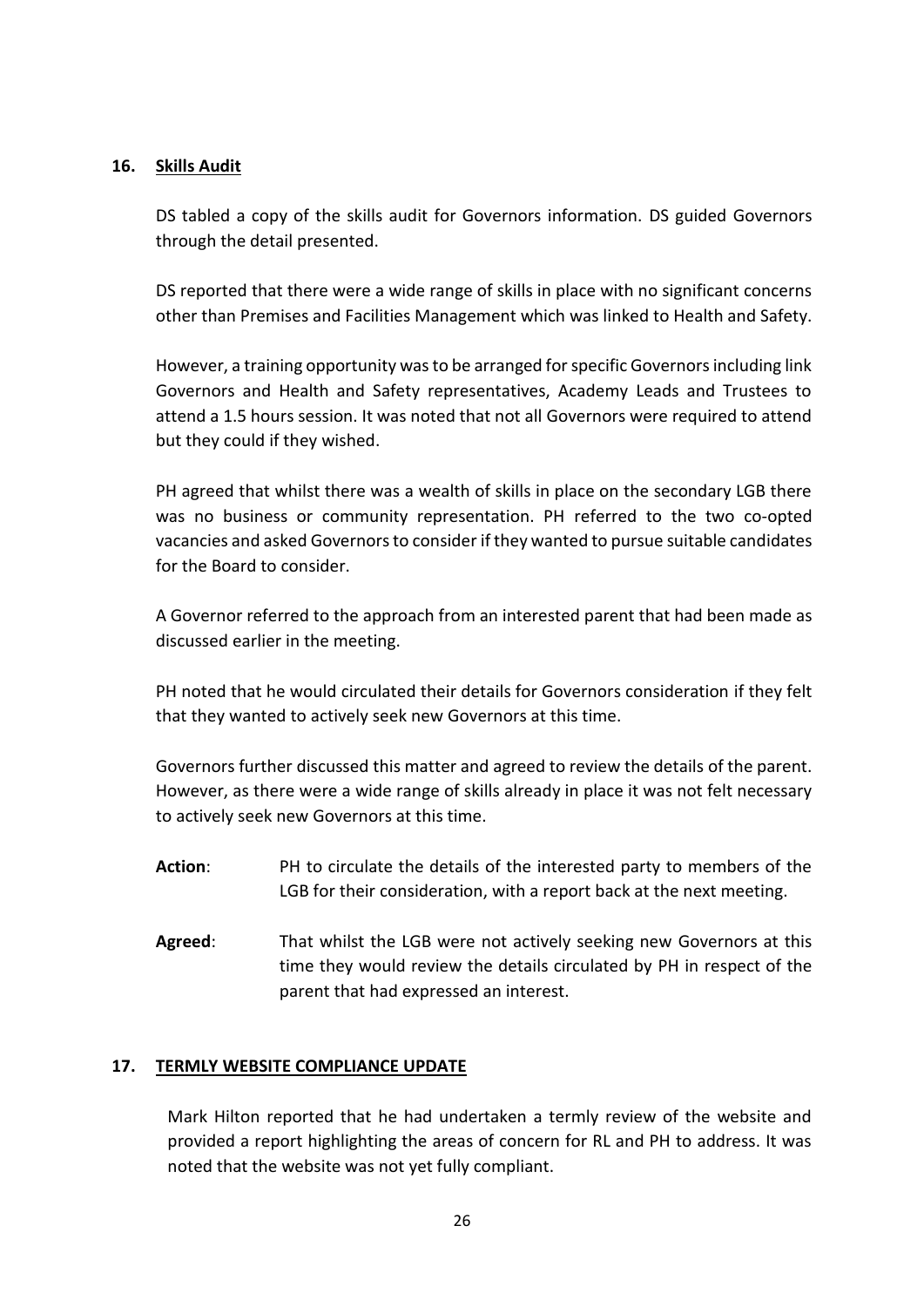PH and RL had arranged to meet following the half term break to address the concerns.

MH noted that he would undertake a further review ahead of the spring term meeting.

**Action:**

- i) RL and PH to meet to address the concerns highlighted in the report by MH in respect of website compliance.
- ii) MH to undertake a further termly review of the website with a report back to Governors at the spring term 2019 meeting.

## **18. APRAISAL PROCEDURES**

The Clerk noted that the Board were required to receive an anonymised written report from the Academy Leads on the impact of appraisal procedures and School Improvement in the school year 2017/18 and their recommendations.

RL reported that once the performance management cycle had been completed any recommendations from RL or MT would be presented to the Pay and Appraisal Committee for their approval.

### **19. DATES OF NEXT LOCAL GOVERNING BOARD MEETINGS**

The Clerk reported that meeting dates for the 2018/19 academic year had been circulated to all Governors as below:

- **Agreed:** That the meeting dates for the remainder of the 2018/19 academic year be as follows:
	- **Spring Term:** Thursday 14 February 2019 at 4.00pm to be held at Youth Challenge (Smithills Site)
	- **Summer Term:** Thursday 6 June 2019 at 4.00pm at Lever Park

### **20. CONSENT TO ABSENCE**

**Agreed:** Governors consented to the absence of all absentees.